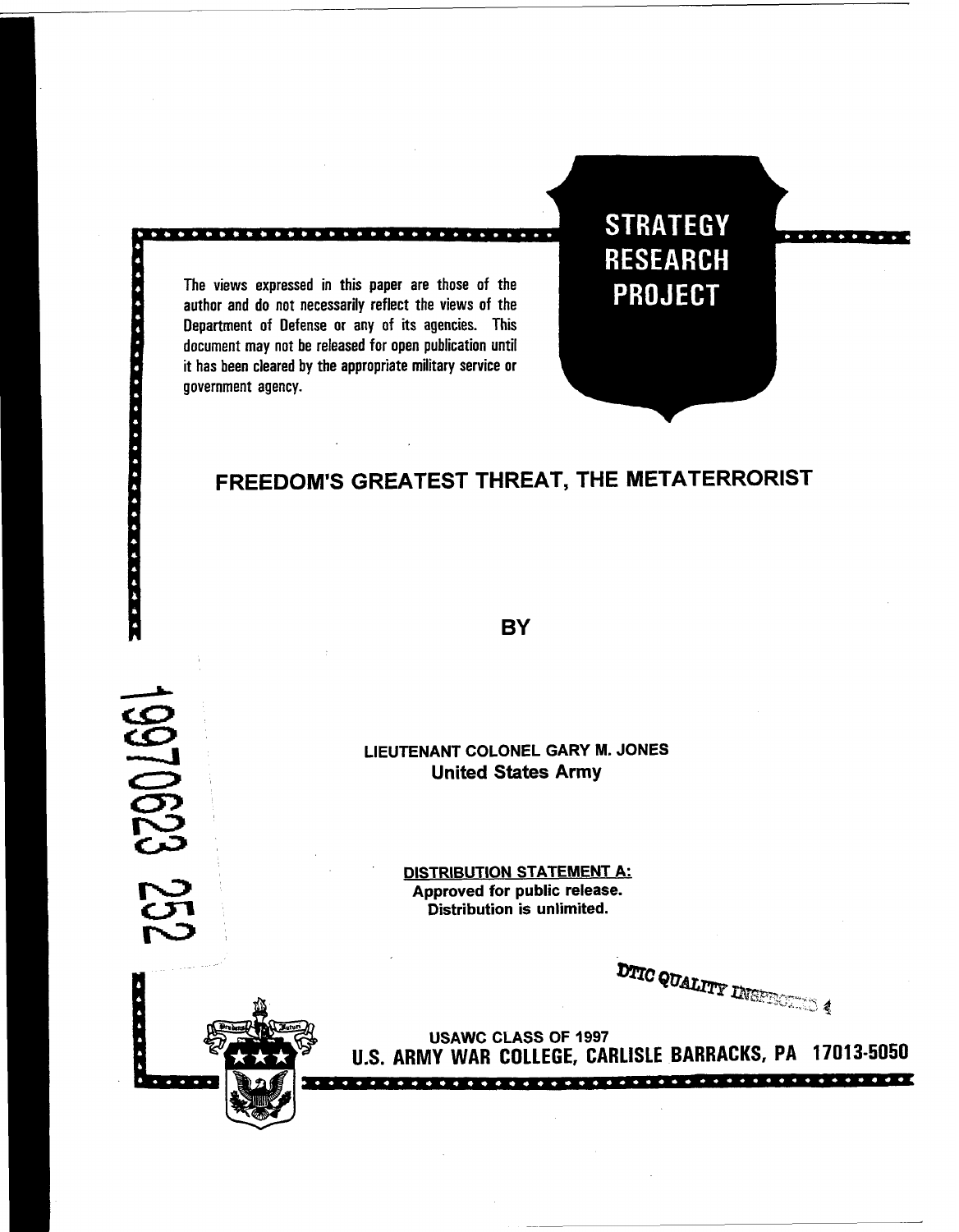## **USAWC STRATEGY RESEARCH PROJECT**

The views expressed in this paper are those of the author and do not necessarily reflect the views of the Department of Defense or any of its agencies. This document may not be released for open publication until it has been cleared by the appropriate military service or government agency.

## **FREEDOM'S GREATEST THREAT, THE METATERRORIST**

by

Lieutenant Colonel **Gary** M. Jones United States Army

Colonel (Chaplain) John W. Brinsfield Project Advisor

**DISTRIBUTION STATEMENT A:** Approved for public release. Distribution is unlimited.

> U.S. Army War College Carlisle Barracks, Pennsylvania 17013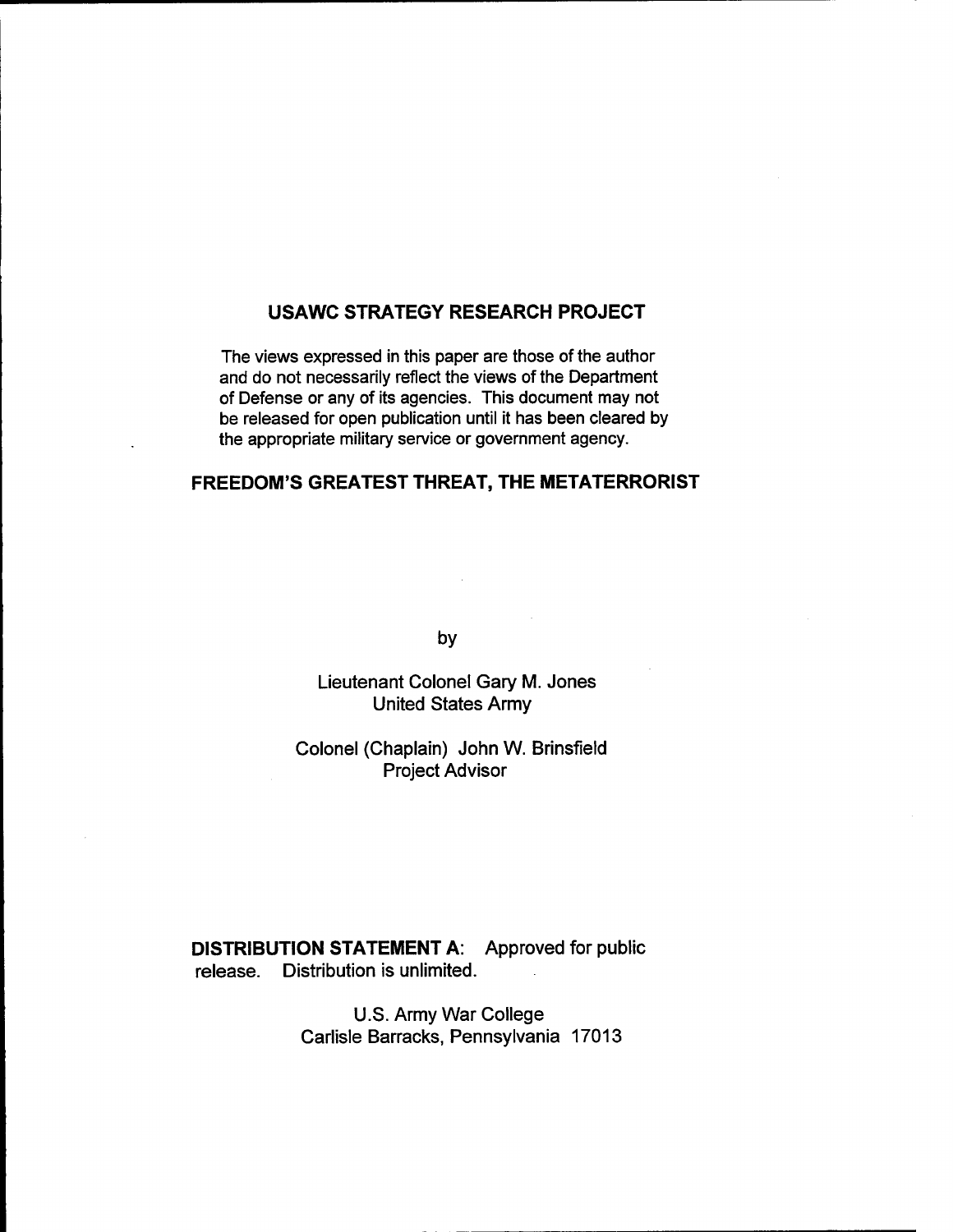## **ABSTRACT**

**AUTHOR:** Gary **M.** Jones

**TITLE:** FREEDOMS GREATEST THREAT, THE METATERRORIST

**FORMAT:** Strategic Research Project.

**DATE:** 15 April 1997 **PAGES: 28 CLASSIFICATION:** Unclassified

The end of the Cold War ushered on to the world scene a new hybrid of terrorist. This new breed of criminal is called the metaterrorist, because his art of instilling terror goes beyond anything we have ever seen in the past. As the only remaining super power in the world, the United States is in the vanguard of freedom and must be prepared to deal with this new emerging threat. This study examines this new phenomena, discusses the potential effects of the metaterrorist and provides recommendations to combat this new threat to freedom. It provides a think piece in the form of a metaterrorist scenario, which effects America's center of gravity and, if not examined, may portend this nation's 21st century Pearl Harbor.

iii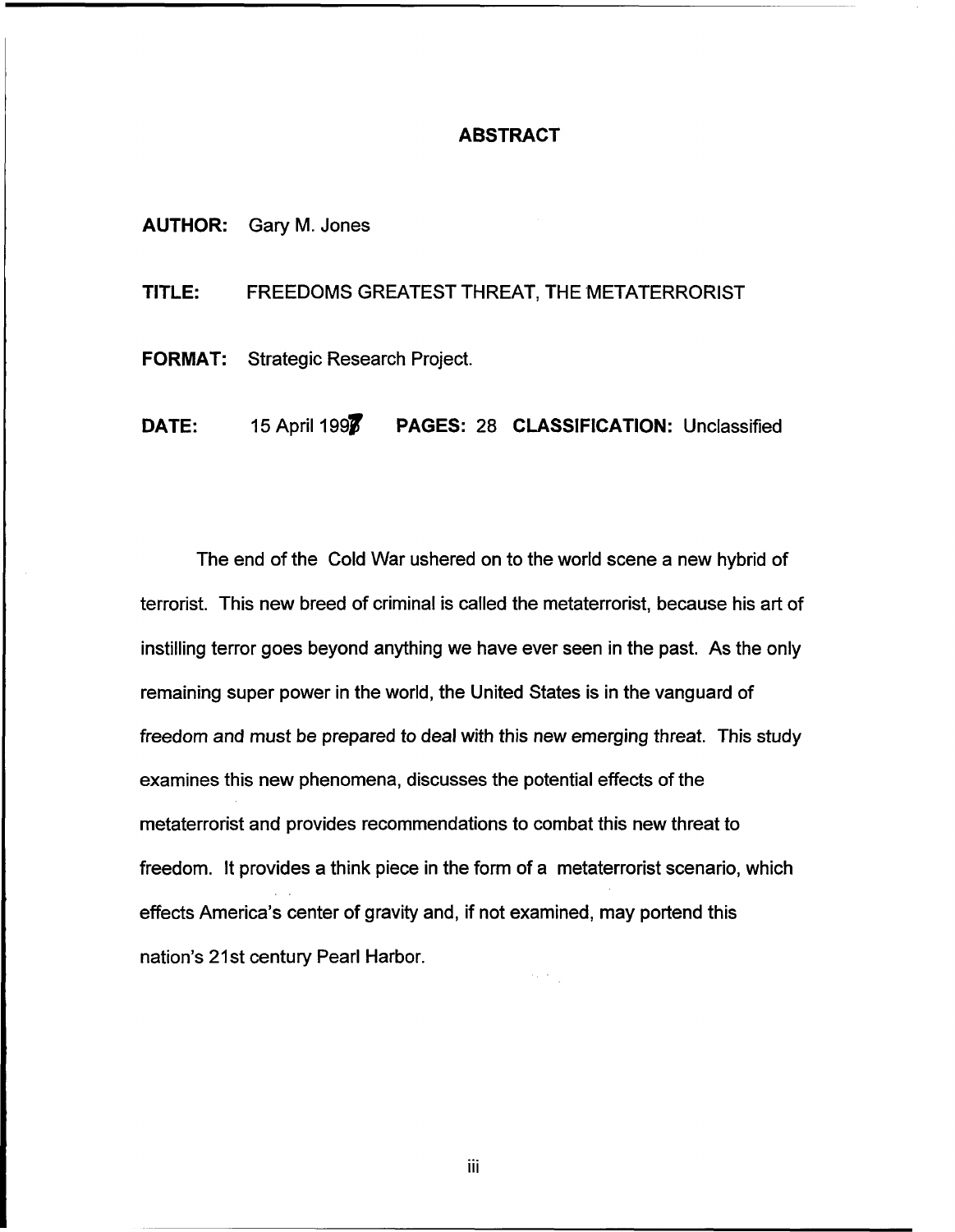## **CONTENTS**

 $\bar{\gamma}$ 

| 1.               |                                                  |
|------------------|--------------------------------------------------|
| 2.               |                                                  |
| 3.               |                                                  |
| $\overline{4}$ . |                                                  |
| 5.               |                                                  |
| 6.               | <b>MOTIVATION OF THE EMERGING METATERRORIST9</b> |
| 7.               |                                                  |
| 8.               |                                                  |
| 9.               |                                                  |
| 10.              |                                                  |
| 11.              | THE FUTURE METATERRORIST ATTACK SCENARIO15       |
| 12.              |                                                  |
| 13 <sub>1</sub>  |                                                  |
| 14.              |                                                  |
| 15.              |                                                  |
| 15.              |                                                  |
| 16.              |                                                  |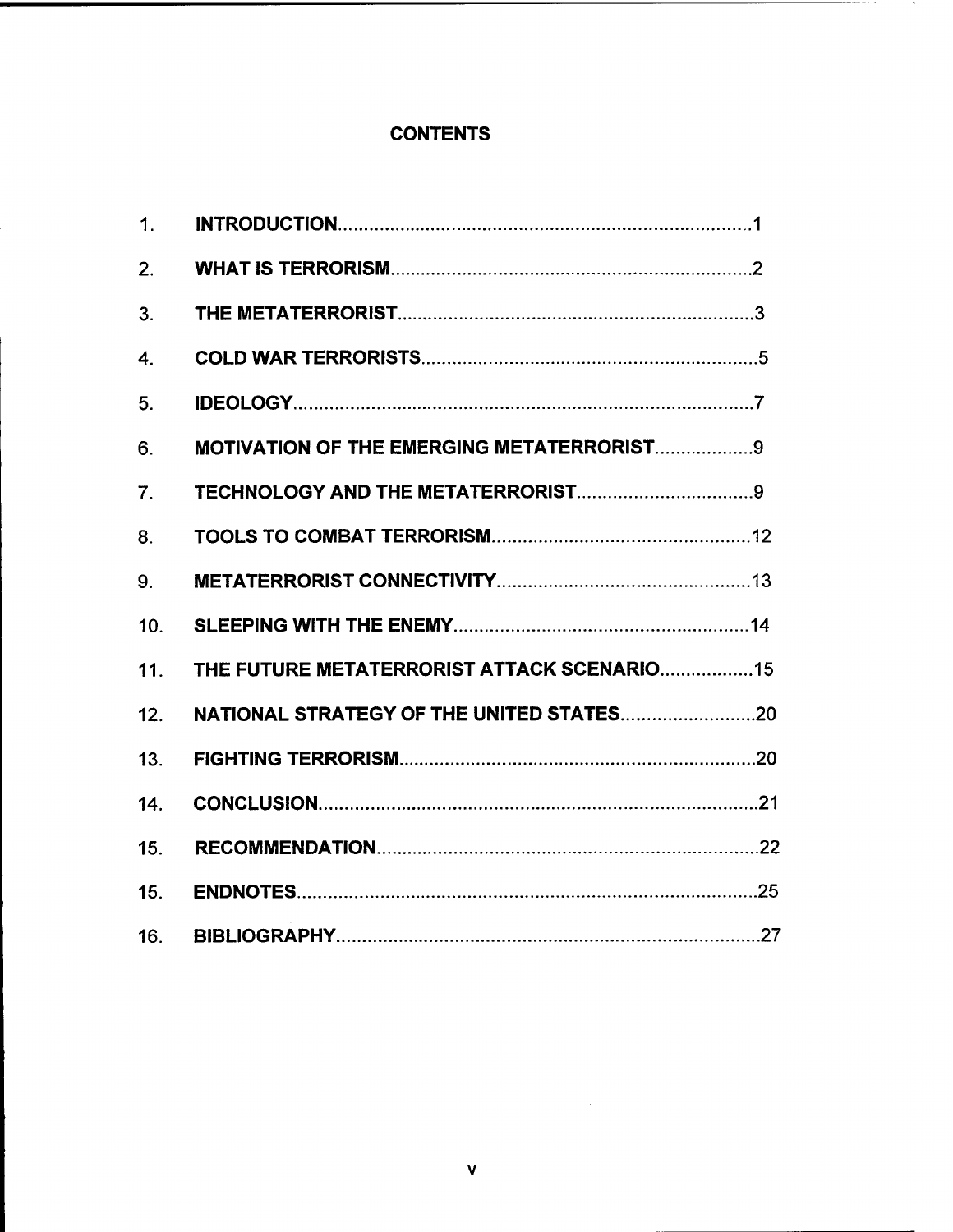With the culmination of the Cold War, terrorists have undergone significant changes in their associations and methodologies for operations. Due to technological, intelligence and economic dominance, the United States and its allies were able to contain the Cold War era terrorists. Unfortunately, this world dominance over terrorism by the United States and its allies may just be the calm before the storm. In some cases, technological arrogance has led the United States dangerously close to security complacency. Lurking in the shadows of this new world order is a new breed of terrorist. This new hybrid, the metaterrorist, is more dangerous than terrorists of the past. The purpose of my paper is to show that a new type of terrorist has emerged, to discuss the potential effects of this metaterrorist, and to recommend solutions for improving our security posture during this new threat era.

In 1991, the future was uncertain. Being citizens of United States, the world's only superpower, placed demands on Americans which they were not willing to accept. Many countries after the end of the Cold War looked to the United States to be the leader of the world and expected the United States to remedy a lot of the world's woes. However, new terrorists were emerging who had different views of how they perceived this world evolving; and to be an American was to be a second rate citizen in their eyes. Talk had been circulating that numerous terrorist groups throughout the world had established international linkages and had acquired materials to produce chemical or nuclear weapons. Although there was a lot of discussion, no concrete information was available to determine exactly who the terrorists were.

Speculation was that these groups were predominately from the Middle East and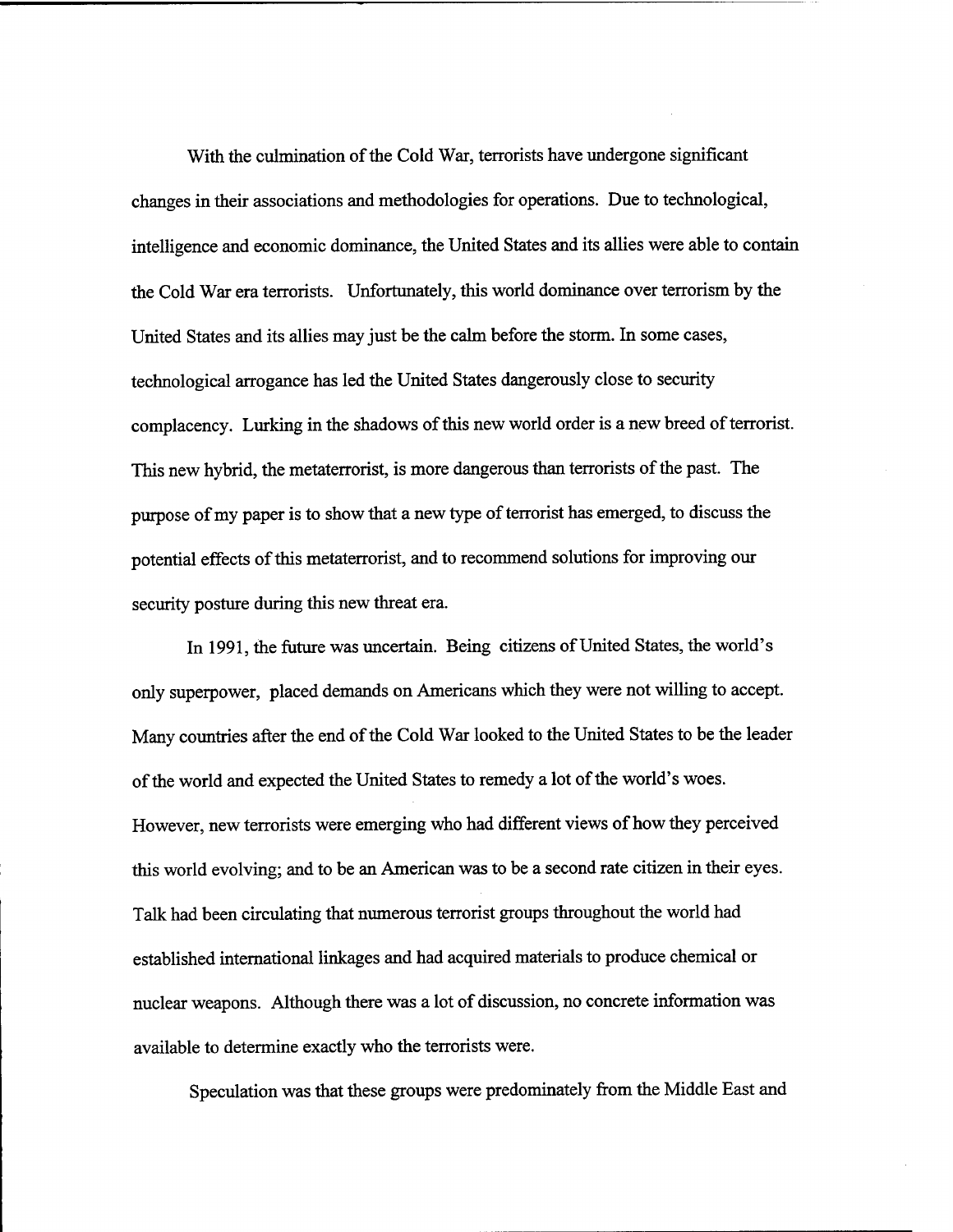had extremist Islamic beliefs. Political Islamic groups were popping up in many areas where communism had since disappeared. These groups were purported to have associations and sponsorship from states such as Iran and Iraq, but many believed such reports to be just rumor. Americans began to display isolationist tendencies in world relations because of their own internal economic ills and their efforts turned inward. Meanwhile the metaterrorist was operating worldwide and his intentions were best summarized by the words of Saddam Hussein, "Our missiles cannot reach Washington. But if they could, we would hit them as necessary. However, we can still strike at Washington in other ways, at other United States targets in the world."

## **WHAT IS TERRORISM?**

To understand what terrorism is, we must realize that not all nations agree on the definition of terrorism. To potential adversary nation states such as Iran, the term terrorism refers to an oppressed freedom fighter's struggle when perpetrated against an adversary. However, in the legal constructs of the United States, terrorism is defined under Title 22 of the United States Code, Section 2656f(d), as follows:

"The term terrorism means premeditated, politically motivated violence perpetrated against noncombatant targets by subnational groups or clandestine agents, usually intended to influence an audience. $"^{2}$ 

"The term international terrorism means terrorism involving citizens or the territory of more than one country. $^{3}$ 

The term terrorist group means any group practicing, or that has significant subgroups that practice, international terrorism.''

 $\overline{2}$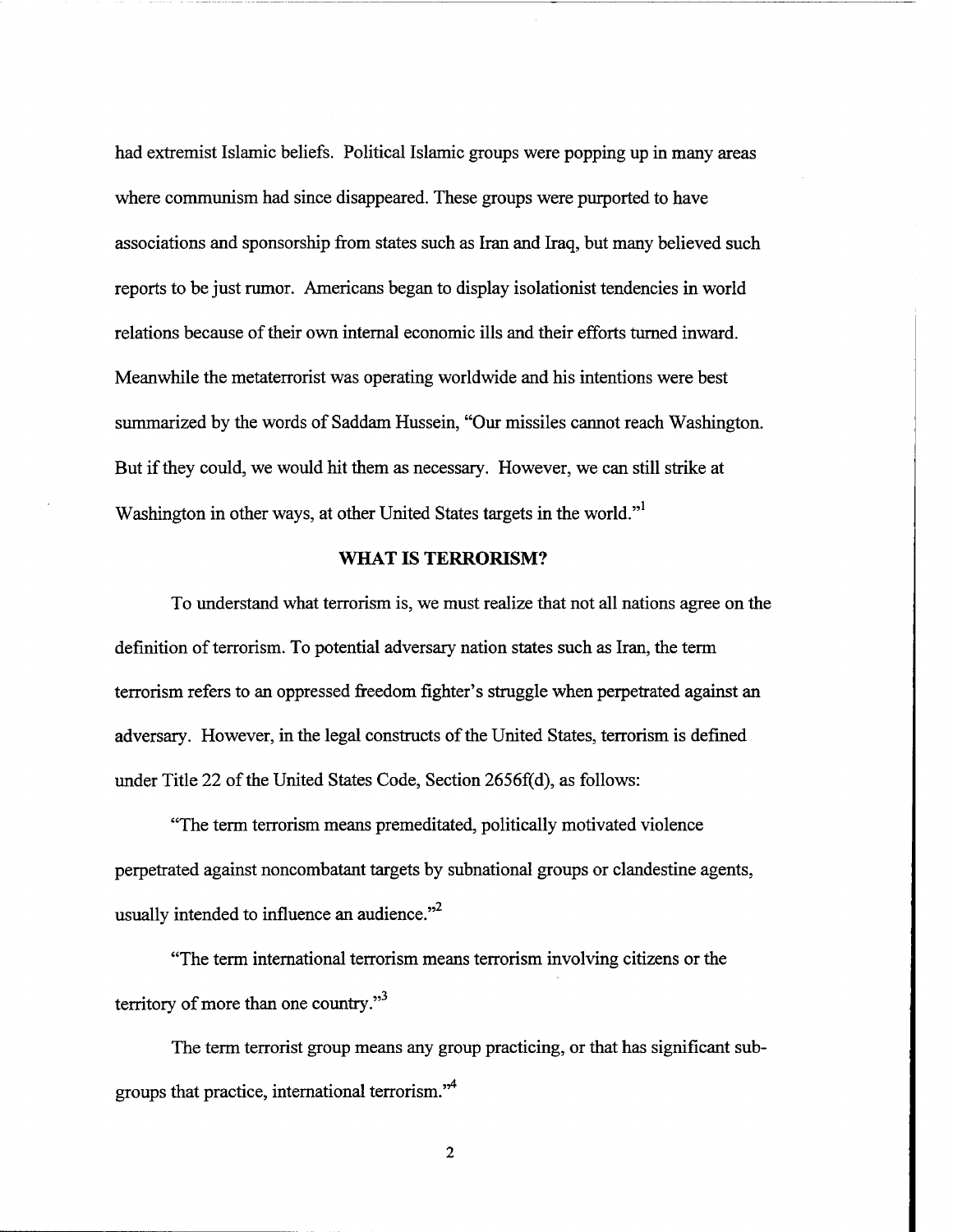Therefore, a terrorist under United States' law is a person or group of persons, involved in the perpetration of the aforementioned acts.

#### **THE METATERRORIST**

The metaterrorist is an anomaly which transcends past understandings of Cold War terrorists. The metaterrorist is global in association, educated, sophisticated in clandestine organizational structure, technologically astute and well financed. In comparison, the Cold War terrorist of the past sought publicity, was ideological, calculative in the tactical sense, emotional and operated with limited resources and effectiveness. The metaterrorist, however, uses surrogates, does not seek immediate recognition for actions, and will strike anywhere in the world using emergent technologies with cataclysmic effect and leave little trace or signature.

The metaterrorist's net is large and has more than likely penetrated the heartland of the United States and other allied nations. Metaterrorists will use unconventional warfare techniques to establish relationships of necessity. These relationships could be with indigenous populations sympathetic to their cause or with other extremist type organizations as needed. The Islamic metaterrorists mask their intent in extremist Islamic views, but they are no more that mercenaries for hire, motivated by money, rage and vengeance. They are perpetrating acts of warfare, which carry the political intent and design of the represented client, whether nation state or non-nation state. The metaterrorist which has been developing over the years, on battlegrounds throughout the world, is prepared and will emerge in the near future.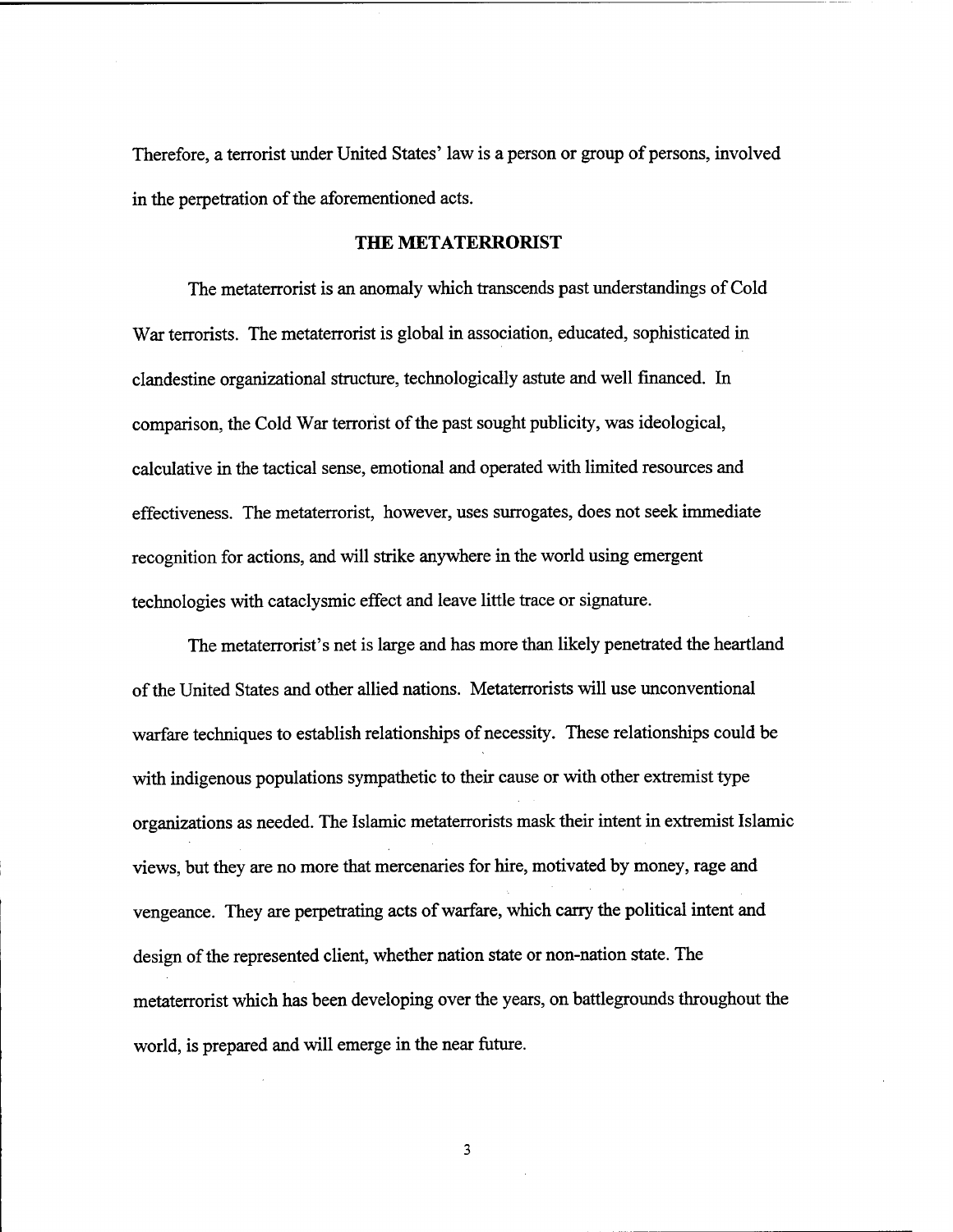Sabri Banna(Abu Nidal Organization or ANO), Ramadan Abullah Shalah (Jihad) and Mohammed Dief(Hamas), Hizballah, Islamic Group or Organization of Islamic Revolution(IG), Aum Shinrykio of Japan andTimothy McVeigh are men and organizations which best describe the futurewave of metaterrorism. Most counterterrorist analysts suspect that the 1972 Olympic massacre of eleven Israeli athletes in Germany was masterminded by the Black September organization and Abu Nidal.<sup>5</sup> ANO terrorists carried out the 1985 massacres at the Rome and Vienna airports.<sup>6</sup> ANO terrorists are also linked to the bombing of Pan Am flight 103 over Scotland. Jihad claims responsibility for the 1996 suicide bus bombings in Jerusalem.<sup>7</sup> Hamas has conducted many attacks against Israeli civilian and military targets, suspected Palestinian collaborators, and rivals.<sup>8</sup> "In February 1995, Pakistan arrested and extradited to the United States Ramzi Ahmed Yousef, suspected of masterminding the World Trade Center Bombing in 1993 and a plot against US Airlines in East Asia in 1995."' The IG maintained links with the Umar Abd al-Rahrnan who was convicted in October 1995 for his involvement in the bombing of the New York Trade Center by Ramzi Ahmed Yousef. IG is also responsible for the attempt in June 1995, to assassinate Egyptian President Hosni Mubarak in Ethiopia.<sup>10</sup> The most recent attack by IG was a car bombing of the Croatian police headquarters in Zagreb, for the detention of IG spokesman, Tala'at Fuad Kassem.<sup>11</sup>

These current terrorist organizations and men are the emergent metaterrorists of the future. These organizations are in the transition stage to metaterrorism. They currently still claim credit for their actions, but this will soon be a vanishing anomaly.

 $\overline{4}$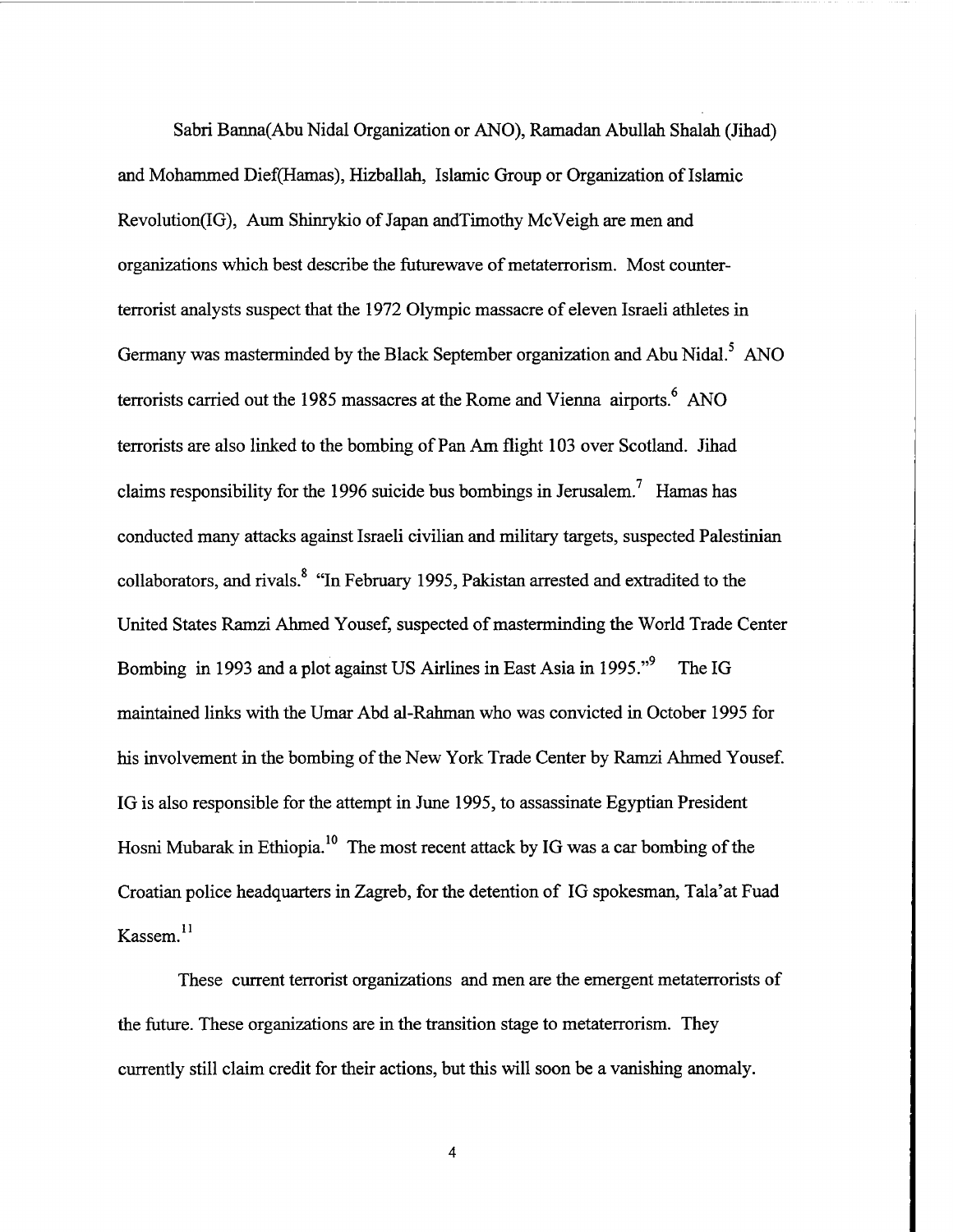These organizations are cellular with well established chains of command where the leaders are known, but they do not take part in the operations. They have been in existence for some time and have established ties with nation states which provide sponsorship. These organizations have developed into trained surrogate armies which exploit the populations in which they live by giving them hope through violence. In the case of Hizballah's movement in Lebanon young men are drawn to Hizballah because they are experiencing a low standard of living and these types of organizations provide moral guidelines although sometimes skewed, in times of tumultuous change.<sup>12</sup> The cellular structure is basically at the lower level allowing true disassociation with the senior leadership. However, as these organizations move to monetary based action, violence will become more brutal and profound.

Presently, unclassified sources reveal the existence of at least 12 international terrorist training camps which form the breeding ground for the futurewave metaterrorist. These camps are located in Afghanistan and Iran. The most prominent of these camps is the Imam Ali camp, which is located northeast of Tehran and it is designed to look like small villages, with houses, shops and mosques.<sup>13</sup> Two organizations known as the IG and Hizballah are said to have received bomb training at the Imam Ali camp.<sup>14</sup> It is believed that 5,000 men and women have been trained in the camps fiom the countries of Algeria, Egypt, Gaza, Iran, Jordan, Lebanon, Libya, Saudi Arabia, Sudan, Syria, and Turkey with the main goal of annihilation Israel and the United States.<sup>15</sup>

#### **COLD WAR TERRORISTS**

As noted earlier, the cold war terrorists of the past sought publicity, were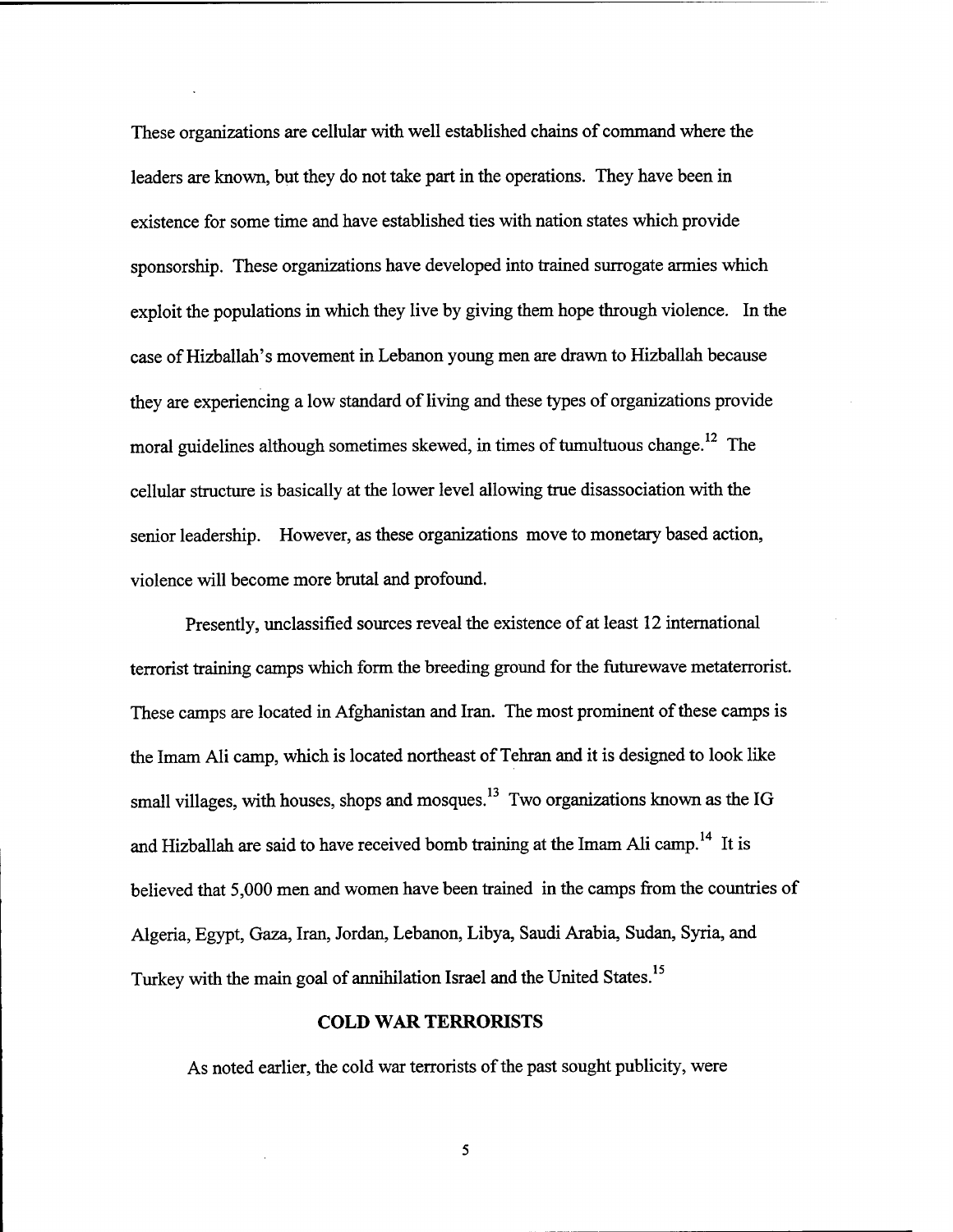ideological, calculative in the tactical sense, emotional and operated with limited resources and effectiveness. These terrorists were an outgrowth of the 1960's student movements seen throughout the world. During the cold war period many terrorist organizations arose that perpetrated numerous acts of violence against the citizens of the world. These organizations were to name a few; the Baader-Meinhoff Gang, Red Brigade, Black September, Action Directe(France), Communist Combatant Cells(CCC, Belgian), Palestine Liberation Organization (PLO), Senduro Luminoso(Peru) and the Weathermen(United States).

These terrorists were university students, and in most cases, came fiom the social elite. Good examples would include; the university students fiom the University of Ayacucho who formed the Senduro Luminoso, university students who formed the Weathermen and Ilich Ramirez Sanchez (Carlos the Jackal) the son of a wealthy Venezuelan Communist party leader. In almost all of the aforementioned organizations, we find the majority of the violent offensive actions being perpetrated by the principle leaders. In most cases they were ideological in basis, with the expressed need to gain notoriety for their cause. These groups did not necessarily work with the people or elicit their support, but worked in spite of the people.

Initially in these groups, everyone was equal, and there was no well-defined chain of command. In most cases the most dominate person became the leader of the moment. In turn as organizations have problems, these organizations being basically consensus driven had their own inherent difficulties. Although it was believed for many years that these earlier terrorist organizations had unlimited backing, the backing they did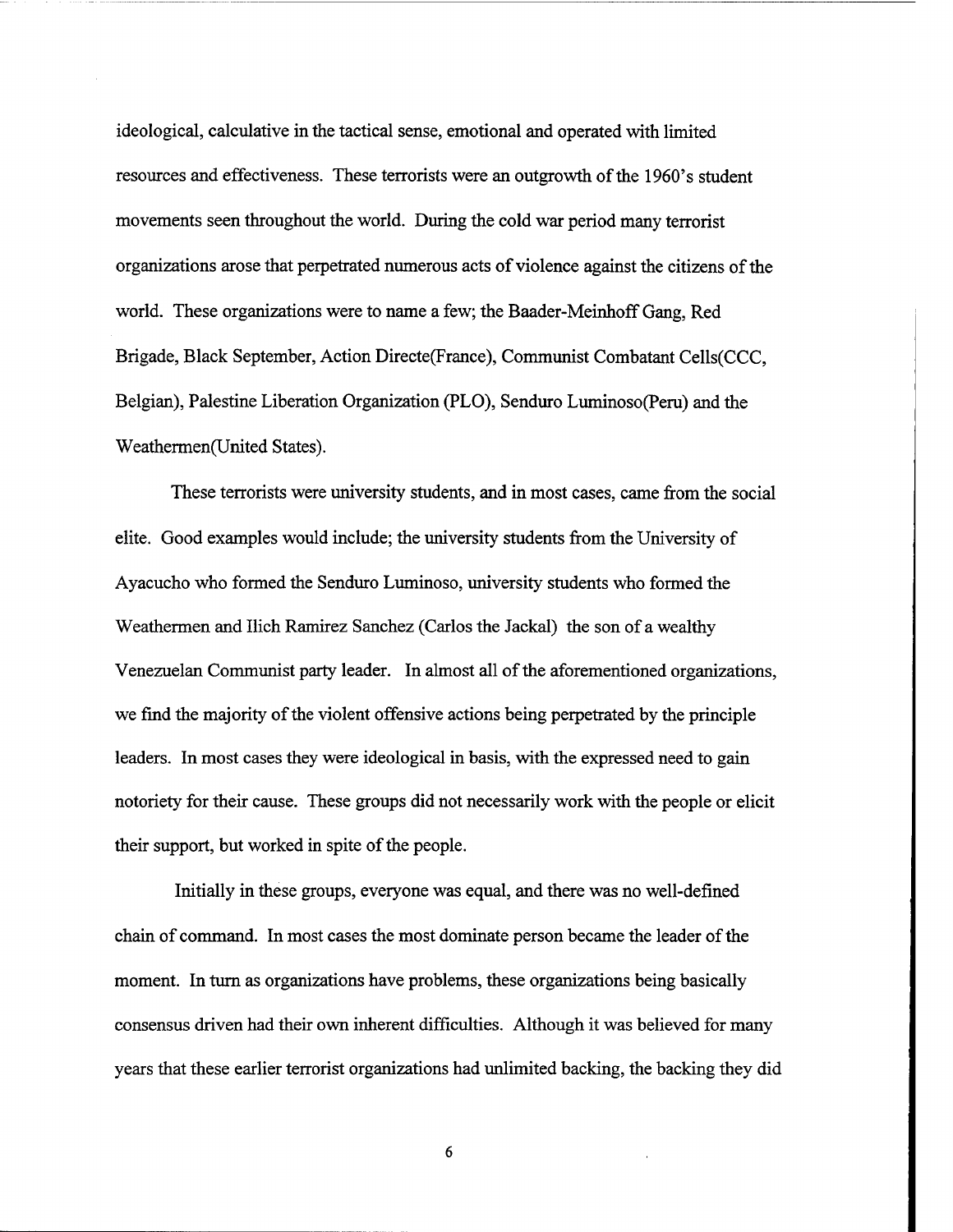receive was limited to the realm of basic explosives, weapons and sanctuary for training. Carlos, the most notorious terrorist during this period, was believed to have worked for Mohamar Qaddaffi of Libya, Saddam Hussein of Iraq, President Assad of Syria, Fidel Castro of Cuba, George Habash and the Popular Front for the Liberation of Palestine(PFLP), the Italian Red Brigade, Columbia's M-19 Movement, the Baader-Meinholf Gang, and any number of other "Communist and Socialist" employers.<sup>16</sup> However, Carlos was a fieelancer and worked for anyone, never establishing any permanent reciprocal nation state loyalties.

#### **IDEOLOGY**

During the Cold War, America possessed a better understanding of the terrorist because of his ideological beliefs. Most Cold War terrorist organizations followed Marxism or Maoism. However, all the young intellectuals and idealists that pursued the communist manifesto found that, after many years of being deceived by a Godless ideology, that they were wrong. Marxism or Maoism as we knew it, is now nothing more than an evil aberration, which has left a large part of the world **30** years in arrears. However, some groups during the cold war era followed their own ideological bent of extremist Islam.

Many of the Islamic oriented groups have now acquired theological (sometimes state-sponsored) leadership, which they did not have in the past. This theological leadership is currently taking the Islamic Qur'an law out of context and using it to further extremist goals. However, the Muslim clerics that pursue extremist Islam are victims of a brutal action of the past, perpetrated by the West on the East. The root of this hatred is

 $\overline{7}$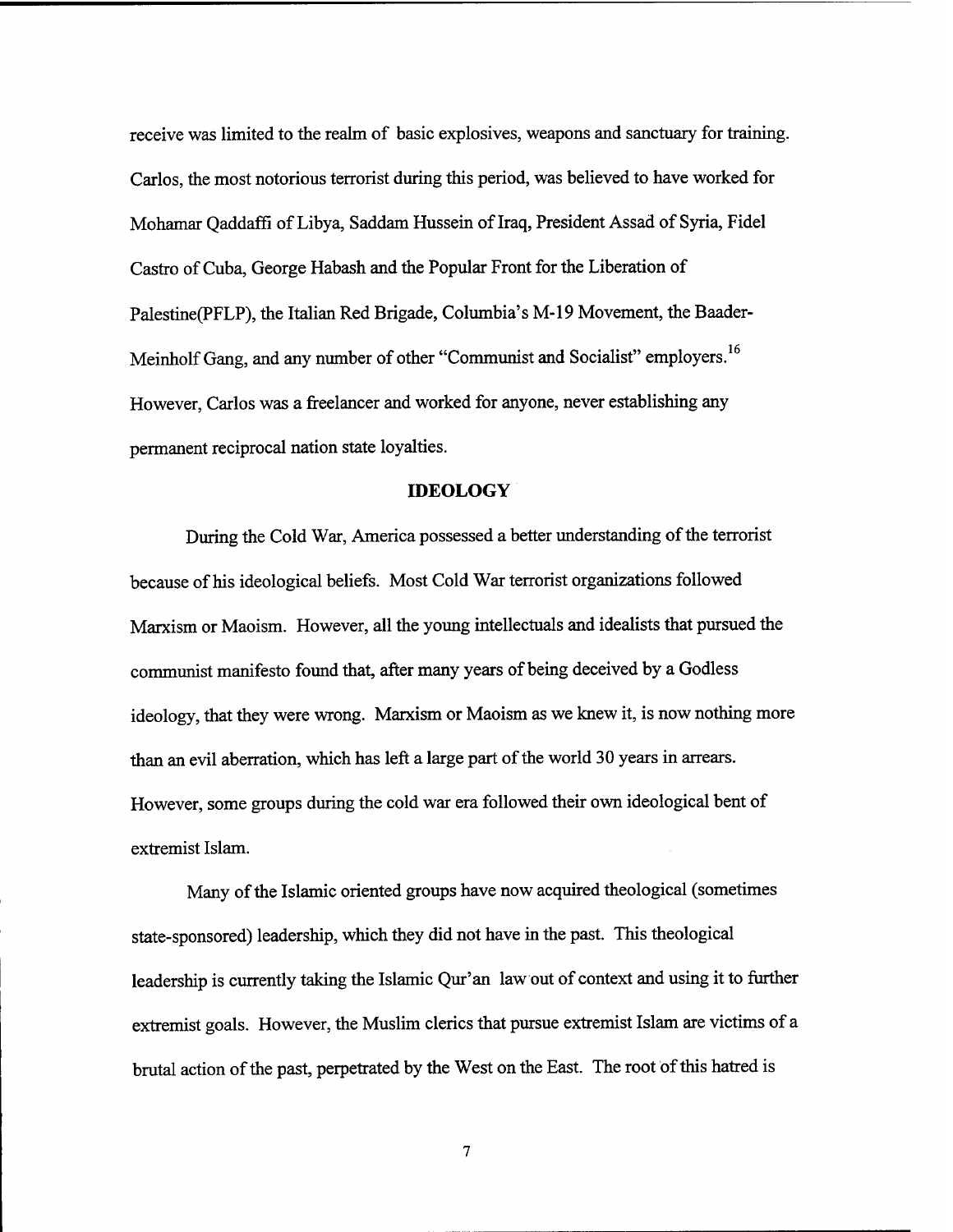simple, yet mindboggling, and it starts 900 years ago when Pope Urban I1 called on Christians to save their souls by recapturing Jerusalem, which they did in 1099. The dichotomy of Christianity in the eyes of the Muslims is highlighted by the massacre of all of the inhabitants (Muslims and Jews) of Jerusalem when captured in 1099. Christian intolerance in this instance, beget Muslim intolerance and it fuels the radical clerics beliefs today. An adjunct to this is the hatred that exists for the modem Western sexual culture which is considered destructive to Islam by the clerics.

Unfortunately, this type of theology does nothing to solve the problems of the Arab peoples and does nothing more than prey on the less fortunate, by exploiting their weakness of hope. The term used for modem day Islamic Crusades against the West is "Jihad." Jihad simply means "ultimate striving", especially in the environment of a war sanctioned by God and proclaimed as a Holy War. In a most recent Public Broadcasting System documentary, a renowned expert stated, " So-called "jihad" terrorist campaigns are not supported by mainstream Islamic theology or communities. Such extremist groups are totalitarian political organizations, and are extremely threatening to the secular authorities of predominantly Muslim states such as  $Egypt.$ <sup>"17</sup>

When life is filled with despair, metaterrorism is sometimes a step up and provides a way of life that has more meaning. Throughout the world where Communism existed there is a void, and Muslim political organizations are beginning to emerge. People are searching for meaning, moral stability and order. However, in some parts of the world, such as Russia, it is causing strife and conflict. Patriarch Alexy 11, head of the Russian Orthodox Church stated, "Such involvement of the religious factor with the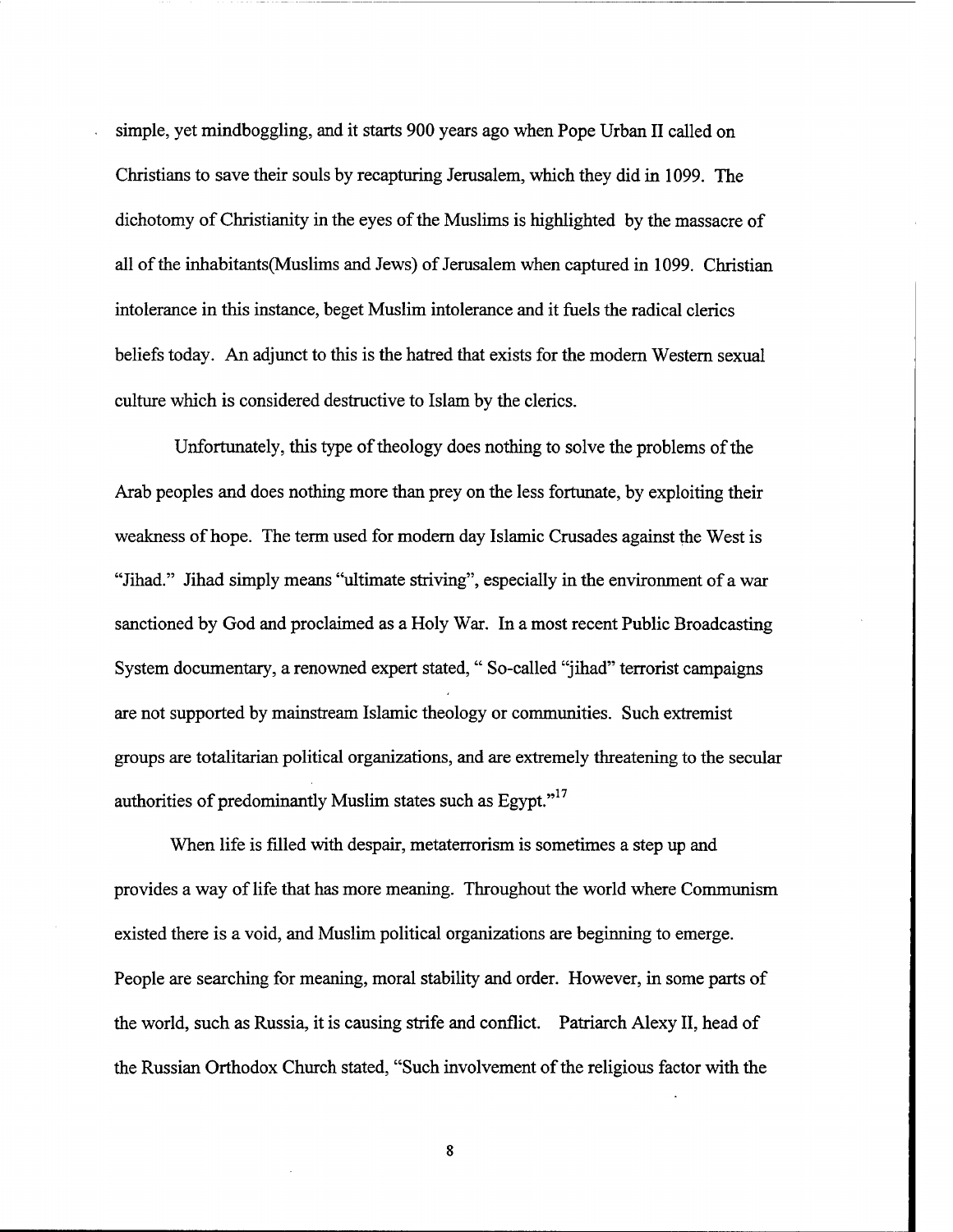political struggle will inevitable prompt the Orthodox public to respond. This can bring confrontation in Orthodox-Muslim relations and generate another division in society."<sup>18</sup>

#### **MOTIVATION OF THE EMERGING METATERRORIST**

As the new metaterrorist emerges, violence is perpetrated either for money to improve living standards, or out of rage to achieve revenge. Both motivations are used by metatenorism leaders to achieve strategic political objectives specified by their sponsors. Metaterrorists rationalize their vicious attacks as just war supported by higher moral law. The basic low level metaterrorist of a group or organization is directed by his leadership. From the lower echelon terrorists perspective the acts are motivated by desperation for conditions and from fear of control by governments. This manifested fear of governments is because the metatenorist feels the government is either denying them their rights or plans to do so in the future. In both cases the metaterrorist is religiously motivated, extremely independent and self-centered, with no regard for the common good of his people and nation .

#### **TECHNOLOGY AND THE METATERRORIST**

In the bombing of Pan Am Flight 103 we saw emerge a new threat which terrified the world. This was the ingenuity of the emerging futurewave metaterrorist. The terrorists which carried out the attack against Pan **Am** Flight 103 used semtex plastic explosives concealed in the body of a boom box player smuggled onto the aircraft in the luggage of an unwitting passenger. The components of the bomb where state of the **art**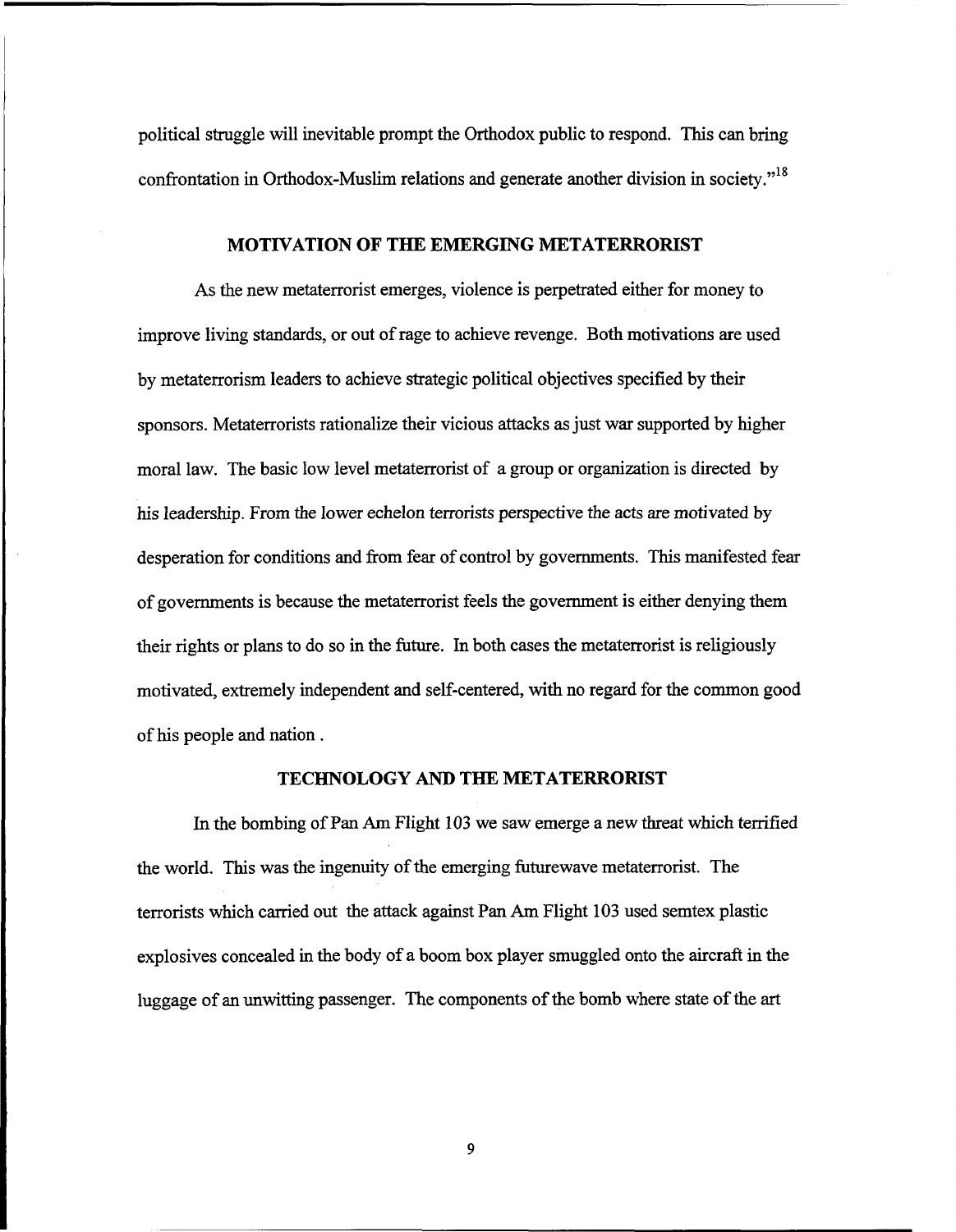and the concealment technique was devious. The luggage made it through one of the most security conscious airports in the world, Heathrow International.

This crime was so heinous that the terrorist did not seek recognition for committing the crime which is one of the characteristics of the new metaterrorist. This gives the perpetrator time to escape and provides him anonymity thereby reducing the chances of retaliation. The forensic evidence in this case, did not provide the identity of the perpetrators of the act because the signature was masked. The only way the case was solved was through good detailed investigative work which lead to personal identification of the assassin, not forensics. With lessons learned fiom this activity, metaterrorists will be more deadly, developing more refined skills to cover their tracks prior to the attack and eliminating identification of the actor through conventional investigative techniques.

The general knowledge base, as well as technology, is increasing faster than anytime in the history of mankind. But, along with this increase of technology comes more catastrophic weapons, which make the apocalypse of mankind seem closer. Some examples, which should be of immediate concern as it relates to the metaterrorist, are as follows: (1) The use of sarin gas in a deadly attack on Tokyo's subway system on 20 March 1995, by **Aum** Shinrykio, is an example of the metaterrorist's new arsenal of hightech weapons, in which twelve people were killed and thousands were injured.<sup>19</sup> (2) The use of an aerosol anthrax, when released fiom a private commuter airplane or from the observation platform of the Empire State building would be devastating. At the present time the Army vaccine against anthrax may be less than effective against inhaled anthrax. "Unfortunately, when anthrax is used as a biological weapon, it is likely to be aerosolized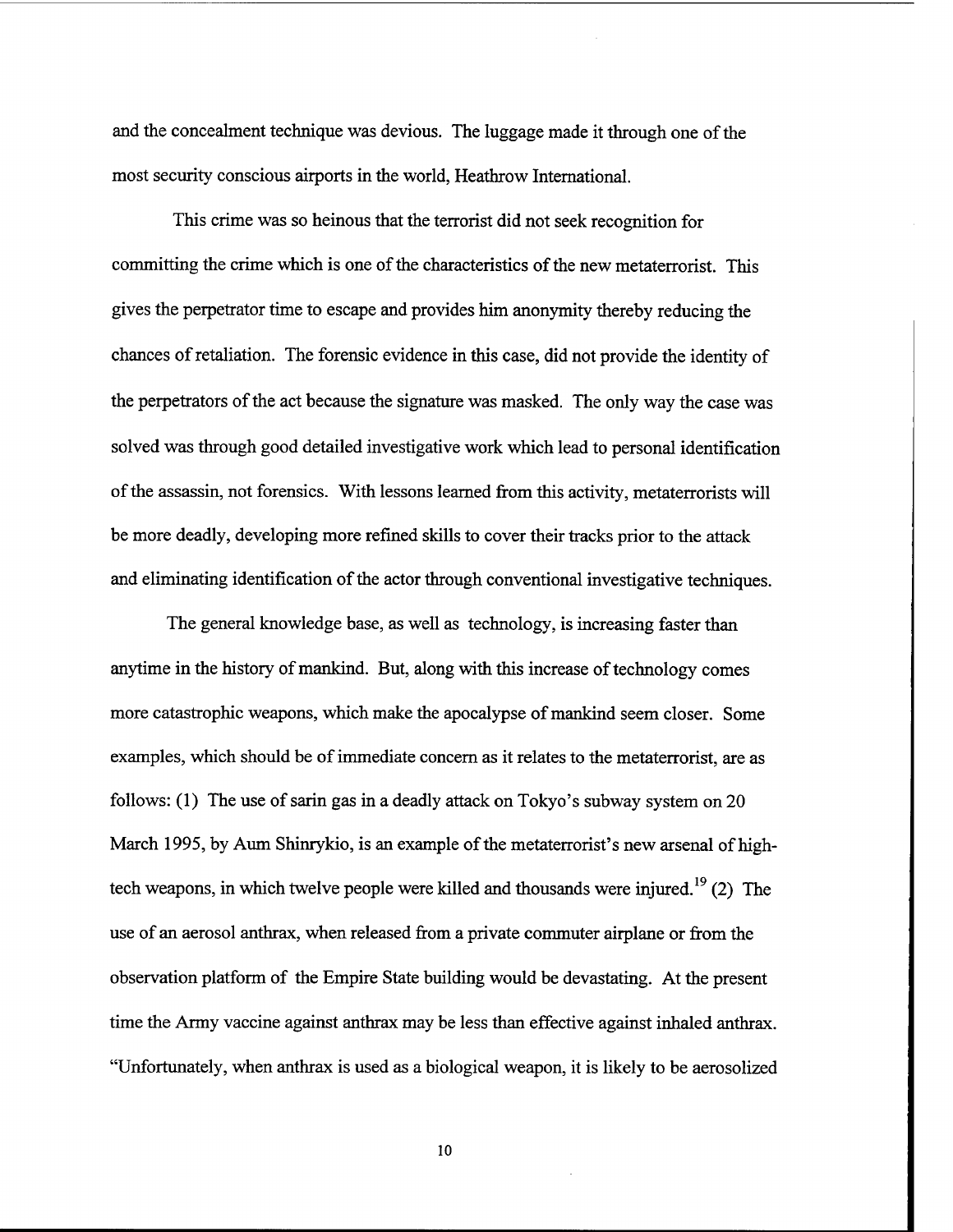and thus inhaled. $^{20}$  It has been confirmed that Iraq possess the capability to conduct this type of operation against the U.S. now. The U.S. non-profit organization, American Type Culture Collection, made 70 government approved shipments of anthrax and other pathogens to Iraq between 1985 and 1989.<sup>21</sup> (3) Countries which sponsor terrorism such as Iraq, could provide its surrogates with the lethal nerve agent VX. "Unlike some nerve agents that dissipate quickly, such as Sarin gas used in the Tokyo subway attack last year, VX is oily and remains lethal for several weeks or longer after an attack, likely forcing the temporary abandonment of any contaminated facility."<sup> $22$ </sup> (4) According to Russian estimates, there are several hundred former Soviet Union experts capable of designing a nuclear weapon and 10,000 individuals with related weapons skills.<sup>23</sup> (5) According to Manhattan Project physicist Luis Alvarez, "With modem weapons-grade uranium, the background neutron rate is so low that terrorists, if they had such material, would have a good chance of setting off a high-yield explosion simply by dropping one half of the material onto the other half. ... Even a high school kid could make a bomb in short order."<sup>24</sup> (6) Waste plutonium from a commercial grade nuclear power plant affixed to a bomb like one used in the New York Trade Center or Oklahoma Federal Building. (7) Cyber-terrorism a subset of the metaterrorist methodologies for operations focuses on attacking computer systems used by the governments of the world to facilitate their day to day operations.

The noted emerging weapons are weapons that could be used by metaterrorists to accomplish their goals and objectives. Although, the systems have been around for sometime, they are just now becoming available to the metaterrorist because of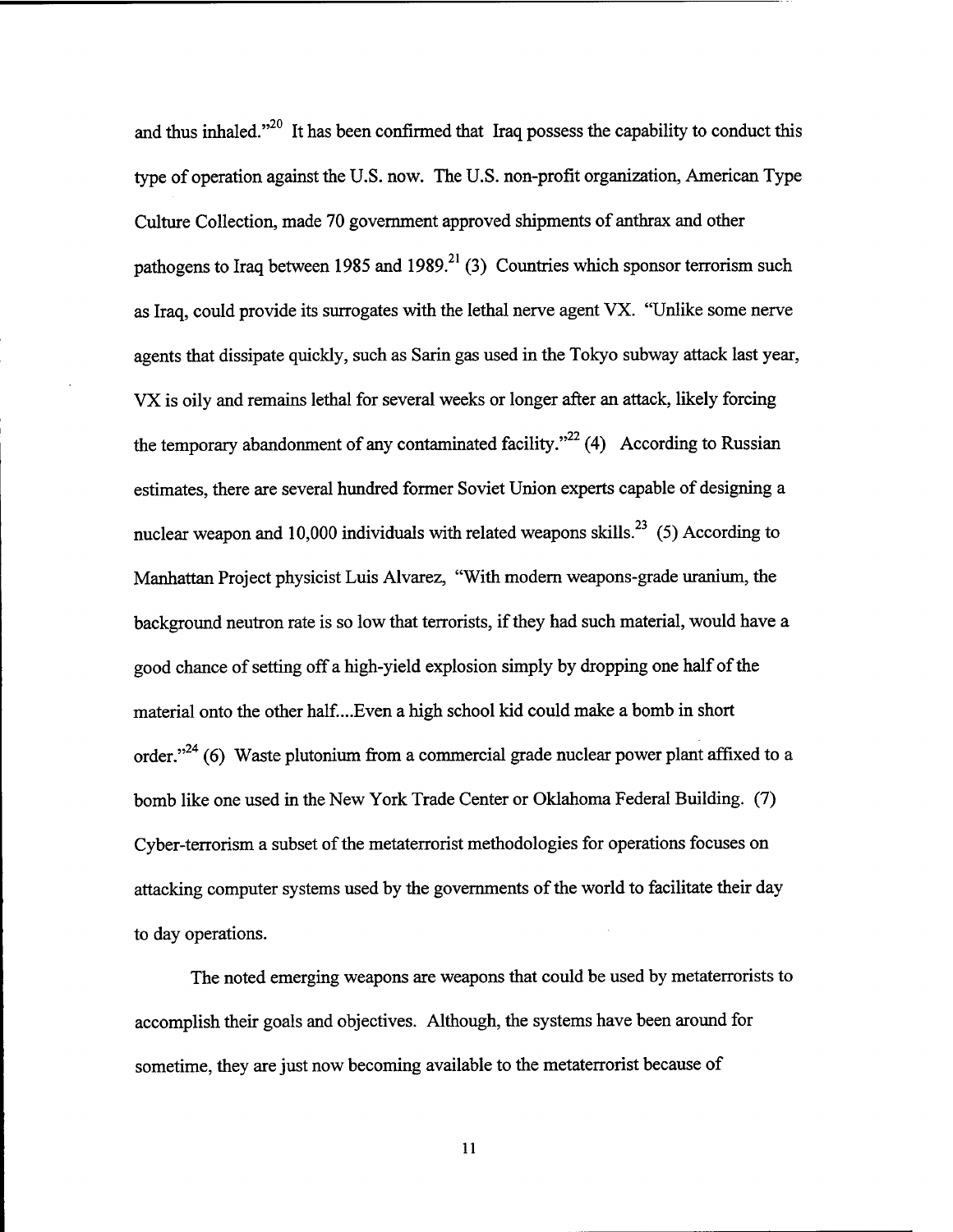worldwide proliferation, not just in the nuclear black-market but in the chemical and biological black-market. This should awaken Americas awareness because statesponsored metaterrorists are planning now for tomorrow's missions of death.

#### **TOOLS TO COMBAT TERRORISM**

With the crash of TWA Flight 800, the New York Trade Center and the Oklahoma City bombings many technological innovations are being fielded to assist in combating the futurewave of metaterrorism. Post blast taggants, one method are microscopic color-coded particles which can assist in tracking down the source of explosives during investigation.<sup>25</sup> In many places throughout the world cooperative governments are starting to follow suit with the taggants system. Another effort ongoing is the desensitizing of ammonium nitrate, which when mixed with oil or paraffin and combined with an explosive acts as an accelerator; thereby, increasing the lethality threefold commensurate with the explosive.<sup>26</sup>

Along with the two aforementioned countermeasures is the need to detect explosives and presently the CTX 5000, a new detector, produces X-Ray and computed tomographic images for detection.<sup>27</sup> The most advance system in development in the world to thwart the metaterrorist is the nuclear quadrupole resonance(NQR) technology used to search bags with magnetic resonance.<sup>28</sup> Two additional systems which will complement the NQR, are the pulse neutron analysis system and the Egis vapor detector.<sup>29</sup> Although our technology is superior, it has failed us in the past when terrorist become more innovative in developing metaterrorist counter-countermeasures for these systems.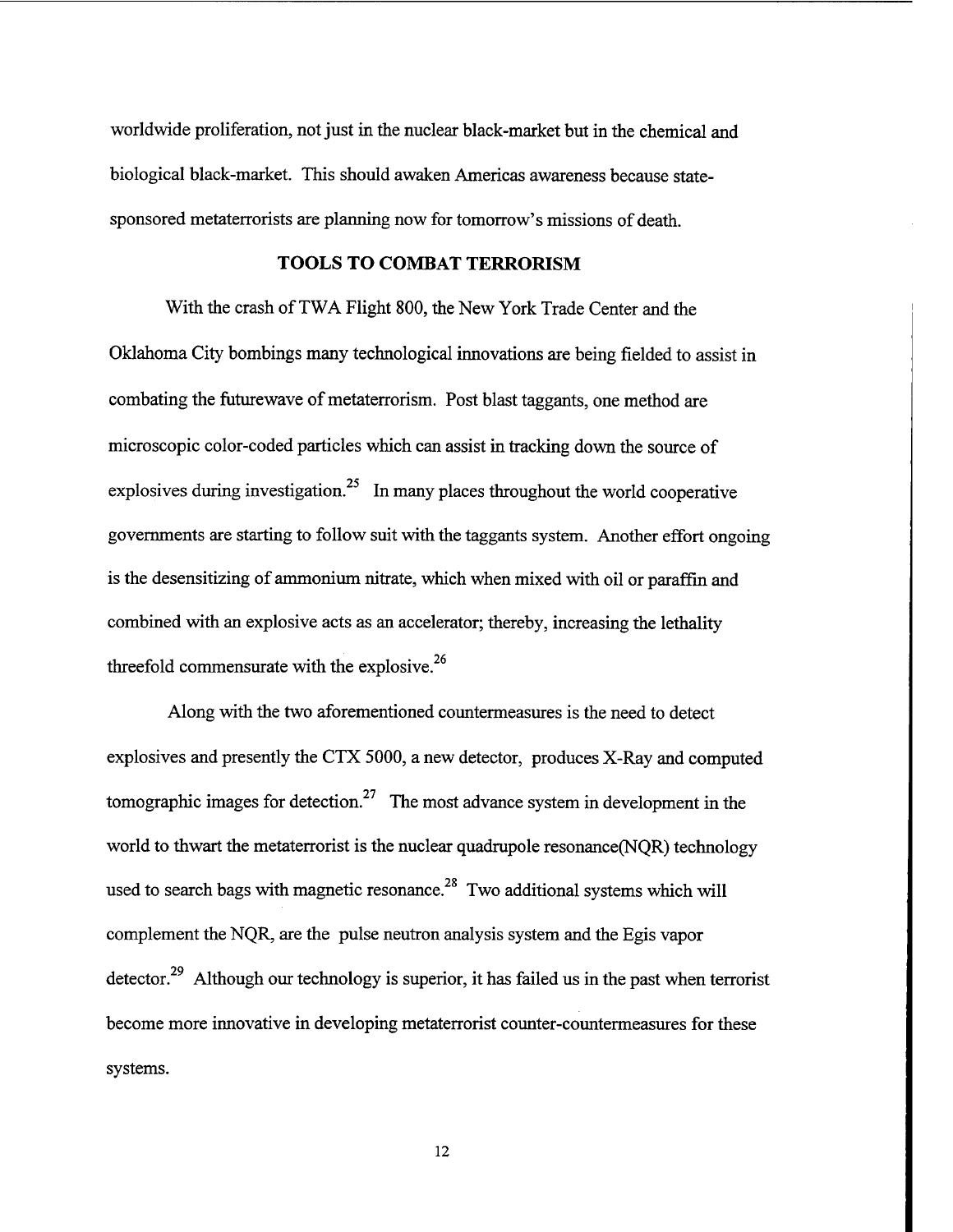#### **METATERRORIST CONNECTIVITY**

As the metaterrorist develops his capabilities against the United States he will come to realize that to defeat America, he needs to network more effectively. This is another unique aspect of the metaterrorist, his worldwide connectivity. Metaterrorist nets are extending worldwide to attack American vulnerabilities by creating training camps in supporting nation states, such as the Iman Ali camp in Iran. Another example of training camps are those in Afghanistan, which train surrogate mercenaries. Yousef, when captured in Pakistan, was garnering support from camps in Afghanistan. The IG has been directly tied to Yousef and Shiek Rashman in the New York Trade Center Bombing. The IG has also been linked to the bombing of the Croatian Police Station in Bosnia.

This one identified linkage demonstrates the worldwide reach of the new evolving metaterrorist. Yousef while operating in the United States with the assistance of Shiek Rashman gained indigenous support in accomplishing their offensive action within the United States. In addition to IG's operations in the United States, additional terrorist support structures operating in the United States have been identified. Hamas, which is widening its sphere of influence, also has United States financial support from American sympathizers. During the cold war, East German Stasi(Intelligence) operatives were active in the United States. "The East German Stasi was recognized as one of the most effective intelligence services in the world, with strong ties to terrorist groups, including the PLO and France's Action Directe." $^{30}$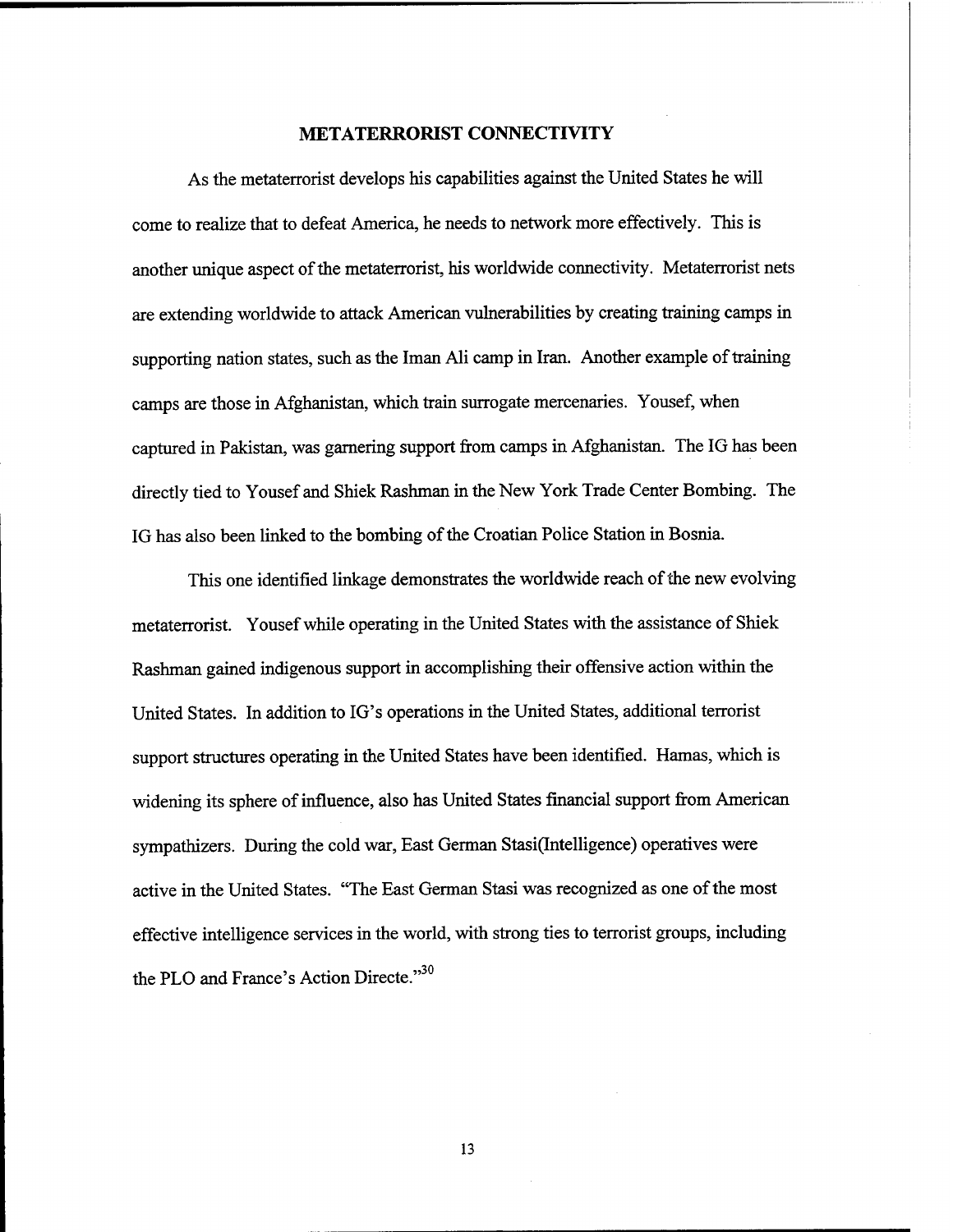#### **SLEEPING WITH THE ENEMY**

According to an article published by Steven Emerson, in the New York Times Magazine, in 1990, notes that, " there are at least 500 persons dispatched by the Stasi whose identities are unknown and who may sign up with new masters.<sup>331</sup> These operatives could possibly be working in the United States but are acting a sleepers. Sleepers are agents fiom another country that come America and assimilate into the community and live for years, until they become accepted as American citizens. After a period of considerable time they are activated by the sponsor nation to conduct offensive action. Many of these operatives whether past Stasi or other nation state operatives, are awaiting an agreeable offer to activate. They no longer have any allegiance to there past nation states and are now potential metaterrorist support agents.

If these sleepers have infiltrated American communities where extremists organizations operate they can unwittingly use the existing organizations infrastructure to provide logistic cover and support for action. These sleepers if effective, can convince extremist group members that planned metaterrorist objectives, are in fact their own extremist objectives. By using their own extremist arguments that are anti-U.S. federal government, sleepers convince the extremist to support international terrorist political goals. These goals are the destruction of the United States and its government. They may even carry out the act with supplies provided by the sleeper, which in turn were provided by the international metaterrorist organization.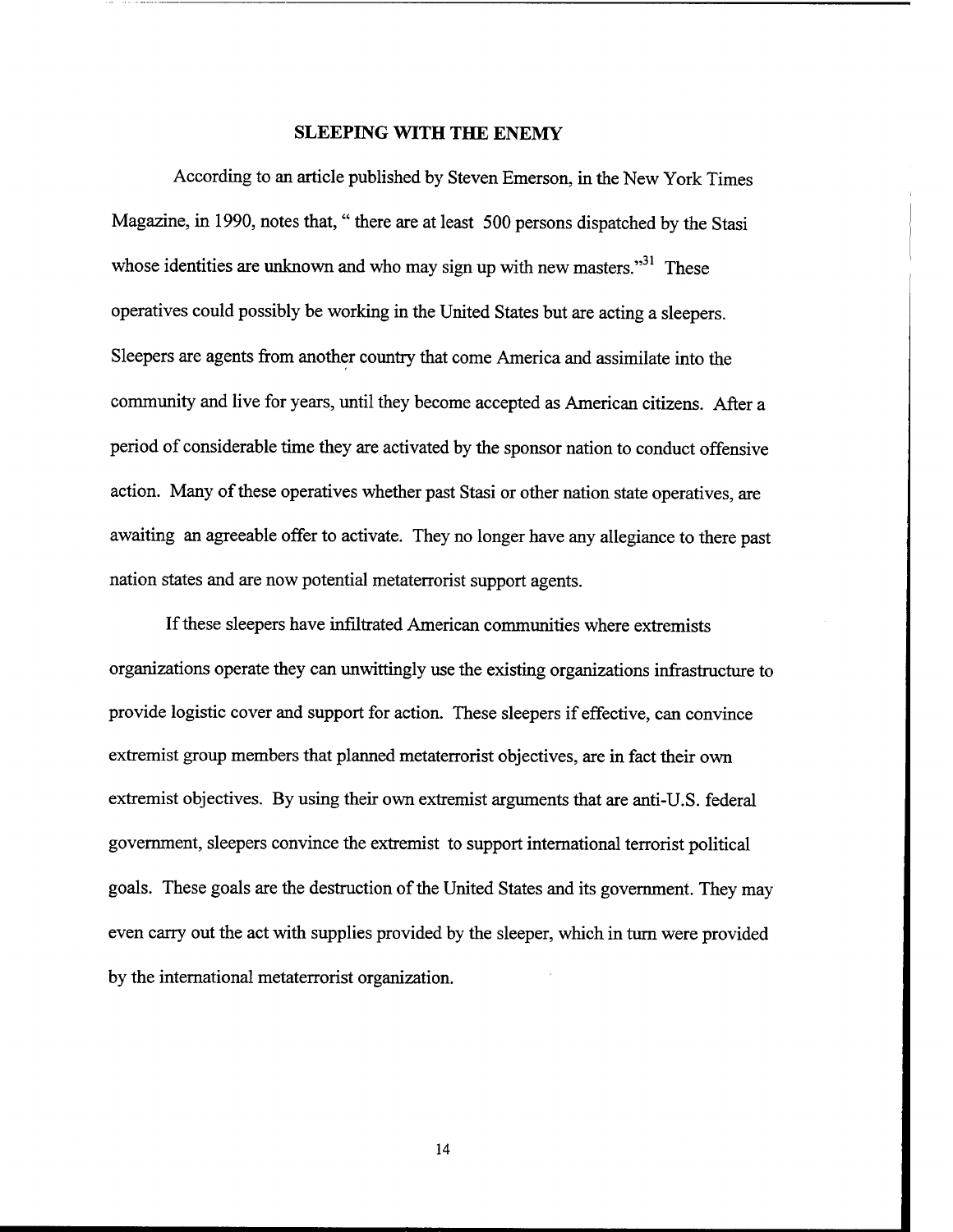#### **THE FUTURE METATERRORIST ATTACK SCENARIO**

As in the past, Americans are usually slow to react to a potential threat until it actually manifests itself. The following scenario was developed to highlight a future threat and how it might unfold. After the Oklahoma City bombing, the bombing of the American Barracks in Dhahran and the downing of TWA flight 800, Americans were beginning to worry about the threat of terrorism. However, as the 90s unfolded, Americans began to feel the pressures of a changing world. The oppressive economic situation in the United States and the increasing deficit was beginning to turn the country inward. As a collective body, the country started to concentrate on the economic problems of America and their view of the world became more myopically focused, concentrating strictly on America's economic ills. The President understanding the desires of the people focused squarely on the problems of the economy but still attempted to stay tacitly involved in international affairs.

In evaluating the economic problems the President elected to make considerable cuts to the Defense budget to reduce the deficit. The interest on the national debt was equal to the DOD budget, and it became a target that was unjustifiable to the civilian leaders. The services began to experience many unexpected problems: sexual harassment charges were widespread, suicides among senior leaders became prolific, and the lack of a credible threat upon which to base the force structure was nonexistent. Public concerns over the economy began to dominate the national political scene and the DOD became the target of budget cuts. The DOD took a 10% cut in budget and was limited to a national defense force with limited projection capability. With international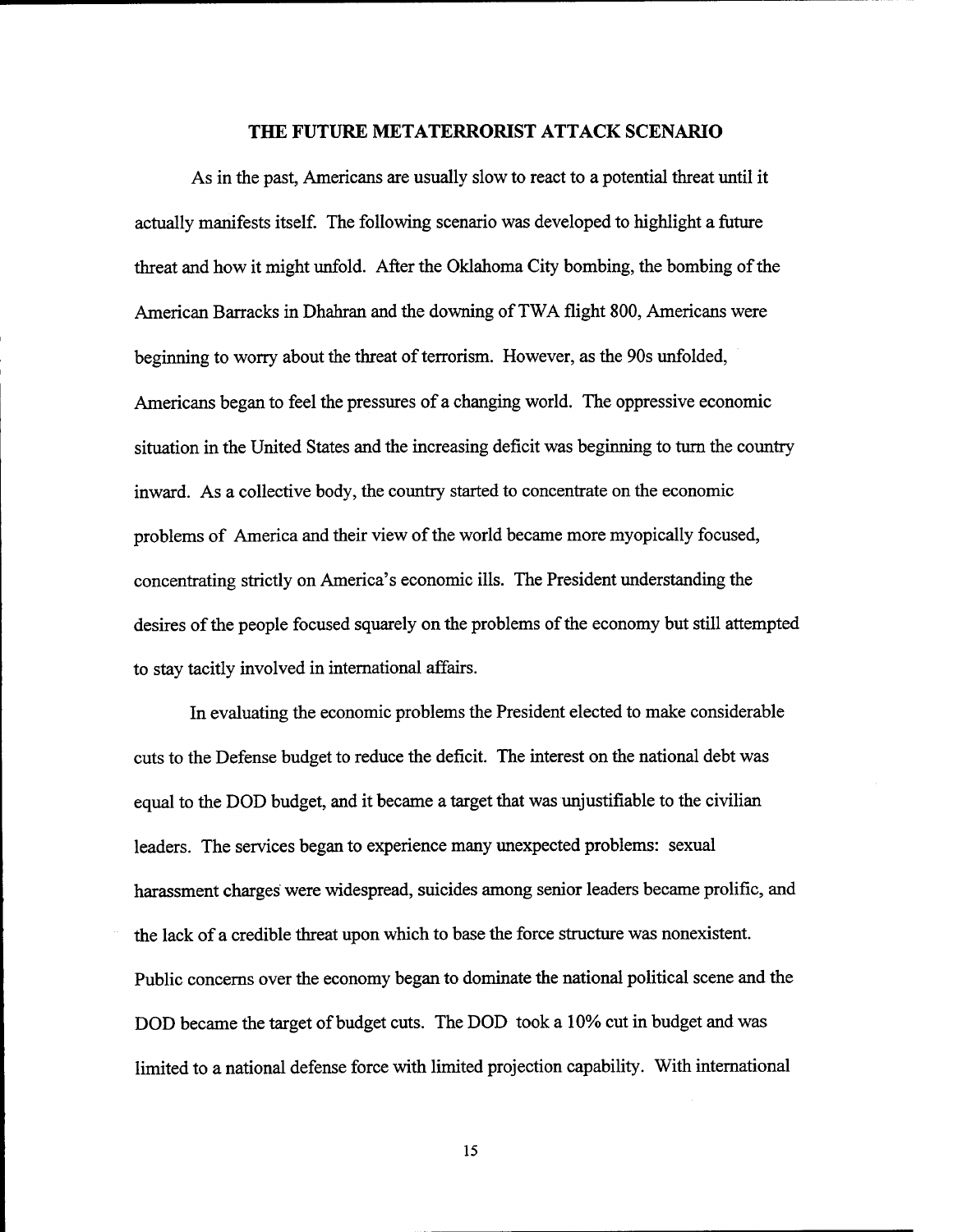agreements from allied nations such as Germany and Japan to expand their military arm to fill the void of American support, the U.S. populace felt secure.

During this period the complexion of the Congress changed, not as it relates to party affiliation, but to Congressional experience. Many of the Congressmen and women that had past military experience were no longer in the Congress. A much younger Congress took shape and they had limited national service experience. Their collective understanding for the need of a modernized strong military took a back seat to the large economic problems that beset the country. In addition to the DOD budget, aid to Israel and Egypt was also cut 75% causing significant instability in the Middle East. The military, having gone through significant changes, was reeling from the new adjustments. The Pentagon was disestablished, and the only remnant of a military representation in Washington existed in a small Joint Chiefs of Staff(JCS).

The Services were disestablished and were reorganized into functional arms of defense, Ground Forces, Sea Forces and Air Forces. These forces were centralized into joint battlegroups which were on continual alert to respond to the needs of two Commanders in Chiefs(CINCs). One CINC Continental United States(C1NCCONUS) and CINC Outside the Continental United States(CINC0CONUS). Although these forces trained together all the time and were extremely effective against a medium heavy force, they could only be used for limited duration missions. When CINCOCONUS was alerted and employed there were only reserve forces left to provide for the security of the U.S.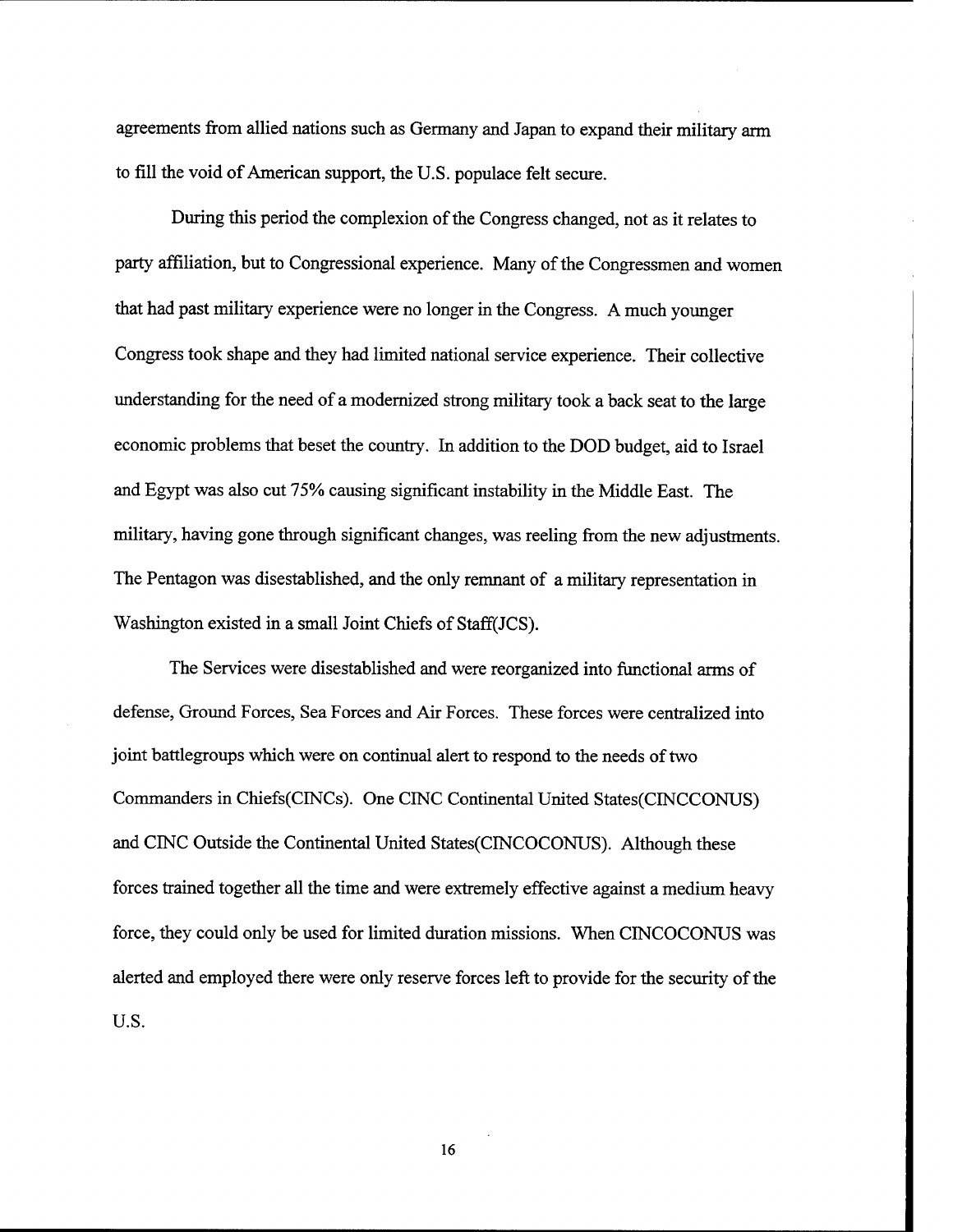On Thanksgiving Day, 2001 Iranian and Iraqi forces attacked into Kuwait, and CINCOCONUS deployed his forces to Saudi Arabia to meet the onslaught of the Unified Islamic Freedom Force of Allah(U1FFA). The DOD was stressed to the limit to meet the needs of the small but effective force. As the UIFFA postured for a strike into Saudi Arabia, Turkey feeling threatened attacked into the northern flank of the UIFFA and the situation escalated. The U.S. requested assistance from the new Euroforce which had replaced NATO and they responded to Turkey's material needs only. The U. S. focusing on this external threat and burdened by the economic woes of the time had done little to improve the domestic human intelligence (humint) capability. However, numerous things had been done to improve airport security, new electronic surveillance systems were installed, NQR and Egis systems were being used in all airports, but our boarders were extremely vulnerable.

While the U.S. had its eye on the middle-east, metaterrorists from Iran and Iraq crossed the southern border of the U.S. and made contact with activated sleepers which had infiltrated extremist groups in the early 80's. These sleepers had convinced the extremist groups which were located in Arizona, Montana and Michigan that it was time to strike the federal government when it was most vulnerable. These American based groups had in the past attacked confidence targets(rai1road tracks and fire bombings in the U.S.)without detection. Most Americans which had heard of these acts in the past considered them strictly criminal acts committed by disgruntled, and disturbed citizens.

With a plan that had been in the works for over two years, metaterrorists smuggled into the United States two weapons to effect their mission of destruction. One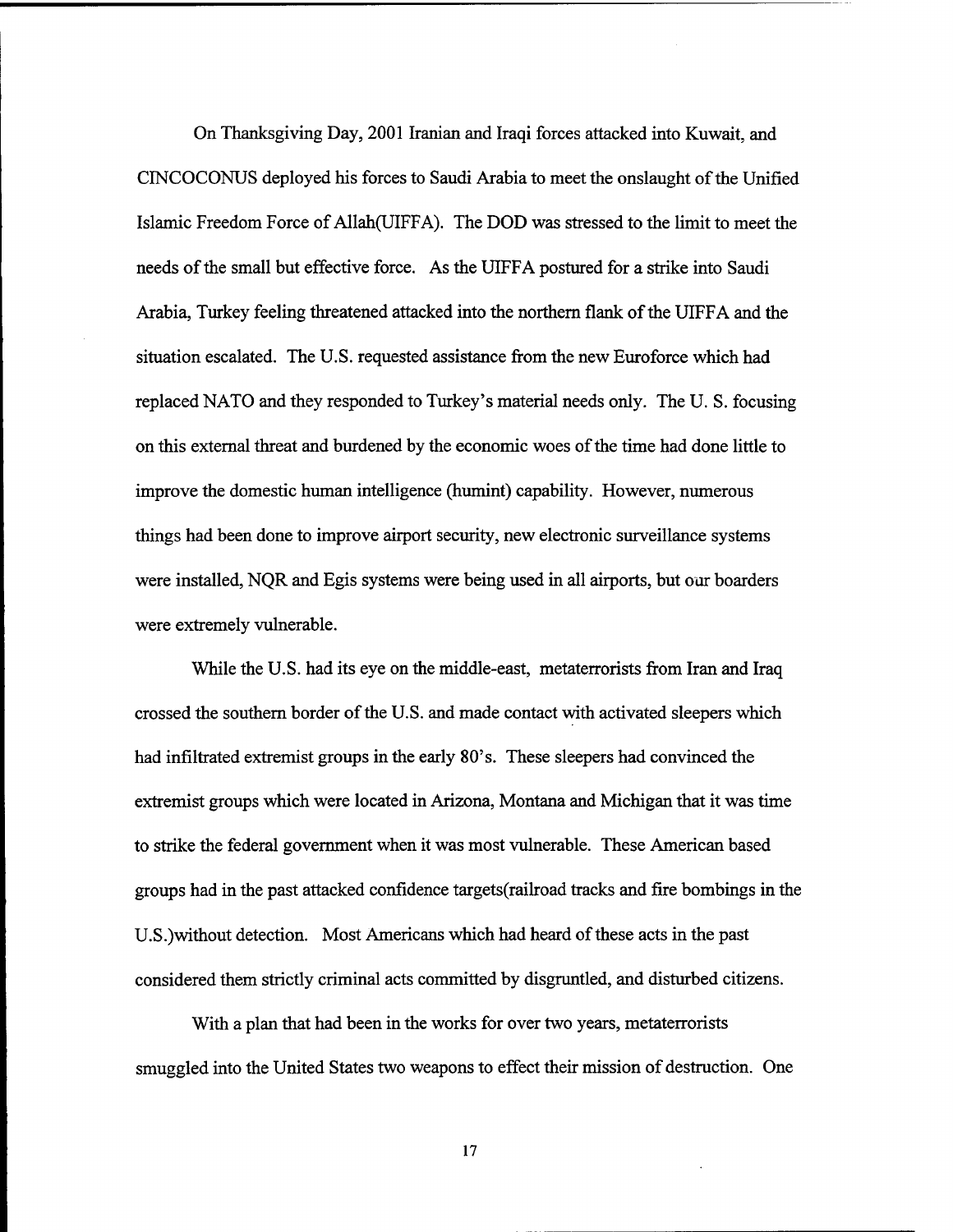was waste plutonium which was to be combined with plastic explosives and the other was aerosol anthrax. Both were smuggled into the United States through a narcotics kingpins underground tunnel in Texas. The waste plutonium was stored in the root cellar of one of the Michigan militias farms, while Arizona and Montana militia-men stored aerosol anthrax vials in there grain silos. The transportation to support such items was aided by insurgents linked with narcotrafficers in Mexico. All precursors for the attack came across the Mexican border.

On New Years night, as the UIFFA was poised for attack into Saudi Arabia, American extremists aided by metaterrorists moved to strategic locations in three major cities. They positioned themselves hours earlier to place their delivery systems in Seattle, Washington, at the needle tower, the Trans-American Tower, in San Francisco and downtown Manhattan, New York. At the strike of midnight in New York, aerosol anthrax was released in Seattle and San Francisco, while a Gasoline truck filled with 10,000 lbs. of plastic explosives and low yield waste plutonium was detonated. Simultaneous with this attack the UIFFA attacked Saudi Arabia.

The deaths and destruction were like nothing the country had ever witnessed. In both Seattle and San Francisco, the death toll was in excess of 2 million and in New York City the death toll was estimated at 80,000 from plutonium contamination. The effect on New York City was the most devastating because of the contaminating effects of the plutonium. The New York Stock Exchange closed and the entire Manhattan Island was contaminated. The real estate loss alone was estimated at 1 trillion dollars. The total loss exceeded anyone's imagination and no one claimed responsibility for the act.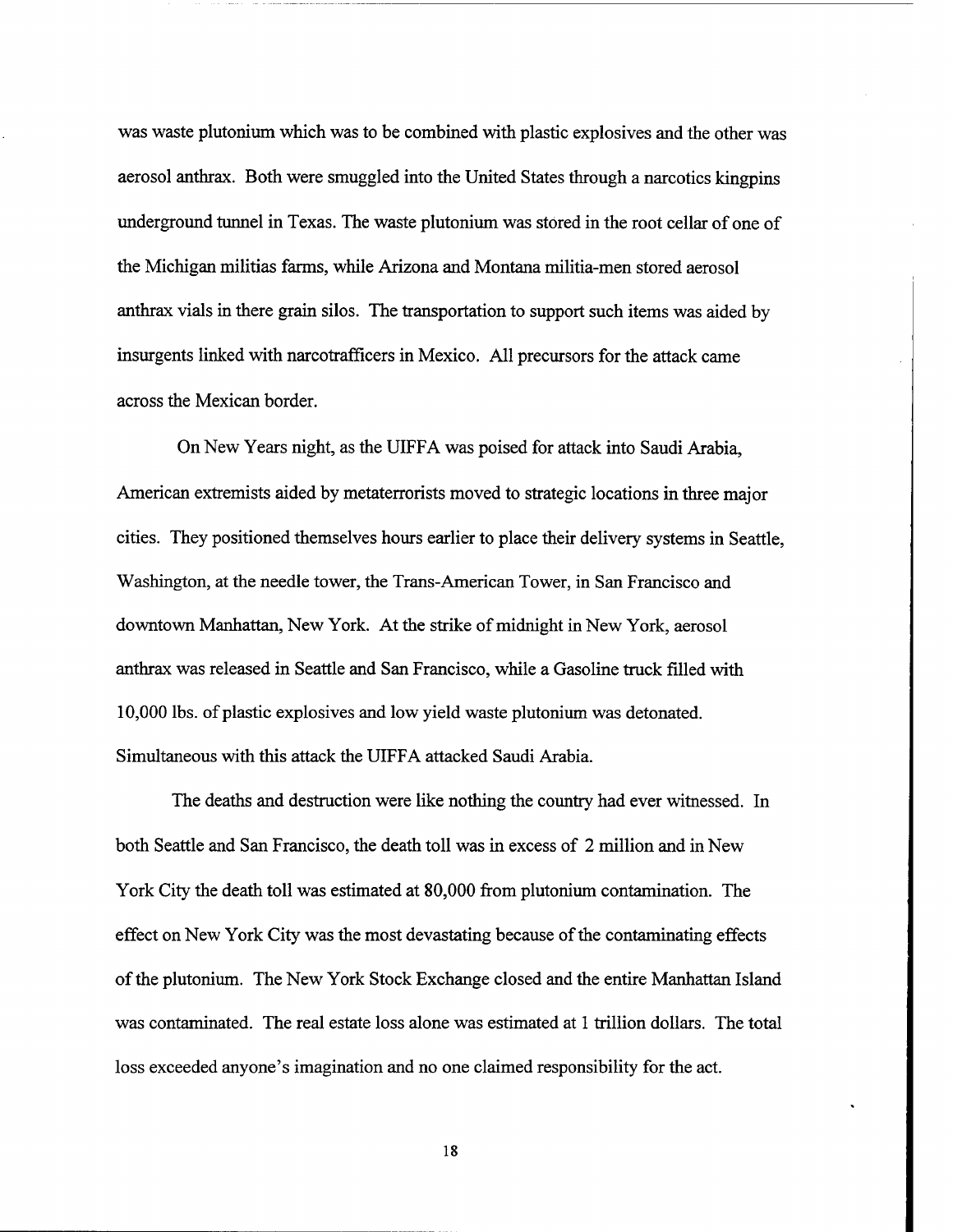Along with the problems which existed in the United States, there was the war in the Gulf, however this war was not like the Desert Storm victory in the early 90s. With the aid of the British, Italians, French and Egyptians the UIFFA was stopped but not after they completely destroyed Riyhad. The casualties on both sides were horrendous because technological weapons did not perform to the level anticipated, but the fighting spirit of the western alliance held.

Meanwhile back in the U.S. habeus corpus was suspended for the first time since the Civil War. Due to this act, extremist groups and right wing militias started arming their members and moving them to staging areas in rural America. Their message was that these acts of violence which occurred were perpetrated by the government to gamer support for creating a world government. While the extremists and militias armed for war, investigators began to uncover clues which suggested the crimes were committed by Americans and that it involved three heavily armed groups. The President upon confirmation from the Directors of the Federal Bureau of Investigation(FBI), the Alcohol Tobacco and Firearms(ATF), the Drug Enforcement Administration(DEA) and the Central Intelligence Agency(CIA), that the crimes were committed by Americans, directed that the DOD conduct offensive action against the groups involved.

The President selected CINCCONUS to use his remaining forces to conduct offensive action against the perpetrators of the crimes, because all local and state agencies were being used to deal with the destruction which had already occurred. The President was not sure he could trust the State national guards, because information revealed that some of the perpetrators of the New York attack were state guardsmen. At this point in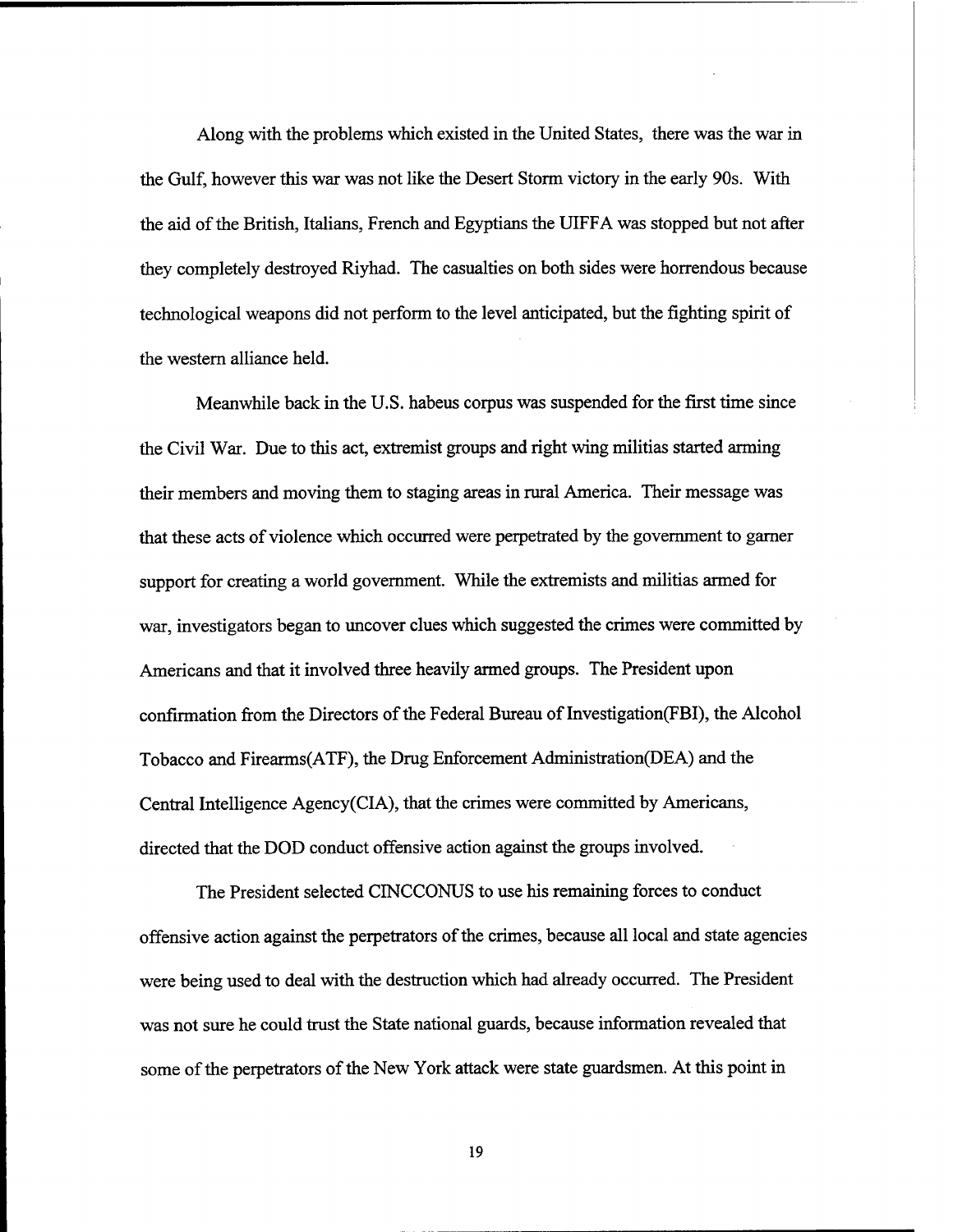the scenario, the metaterrorist had created a catalyst which caused the government to turn on its people and its people to turn against the government. The metaterrorist had effectively used his unwitting surrogates to strike at Americans center of gravity, the relationship between it people and the government.

#### **NATIONAL STRATEGY OF THE UNITED STATES**

In determining the importance of terrorism to us as a nation we must start with our National Security Strategy(NSS). Our NSS states as follows: "Our policy in countering international terrorists is to make no concessions to terrorists, continue to pressure state sponsors of terrorism, fully exploit all available legal mechanisms to punish international terrorists and help other governments improve their capabilities to combat terrorism."<sup>32</sup> The President of the United States has clearly amplified his concern for terrorism in the following statement, "There are times when America and only America can make a difference between war and peace.... Nowhere is that responsibility more clear or more urgent than in the struggle against terrorism.... This will be a long, hard struggle.... There will be setbacks along the way. But just as no enemy could drive us fiom the fight to meet our challenges and protect our values in World War I1 and the Cold War, we will not be driven from the fight against terrorism today.... Terrorism is the enemy of our generation, and we must prevail."<sup>33</sup> The Presidents NSS also states, "From time to time, we might also find it necessary to strike terrorists at their bases, abroad or to attack assets valued by the governments that support them."<sup>34</sup>

#### **FIGHTING TERRORISM**

The **FBI** has been designated as the lead federal agency with the authority to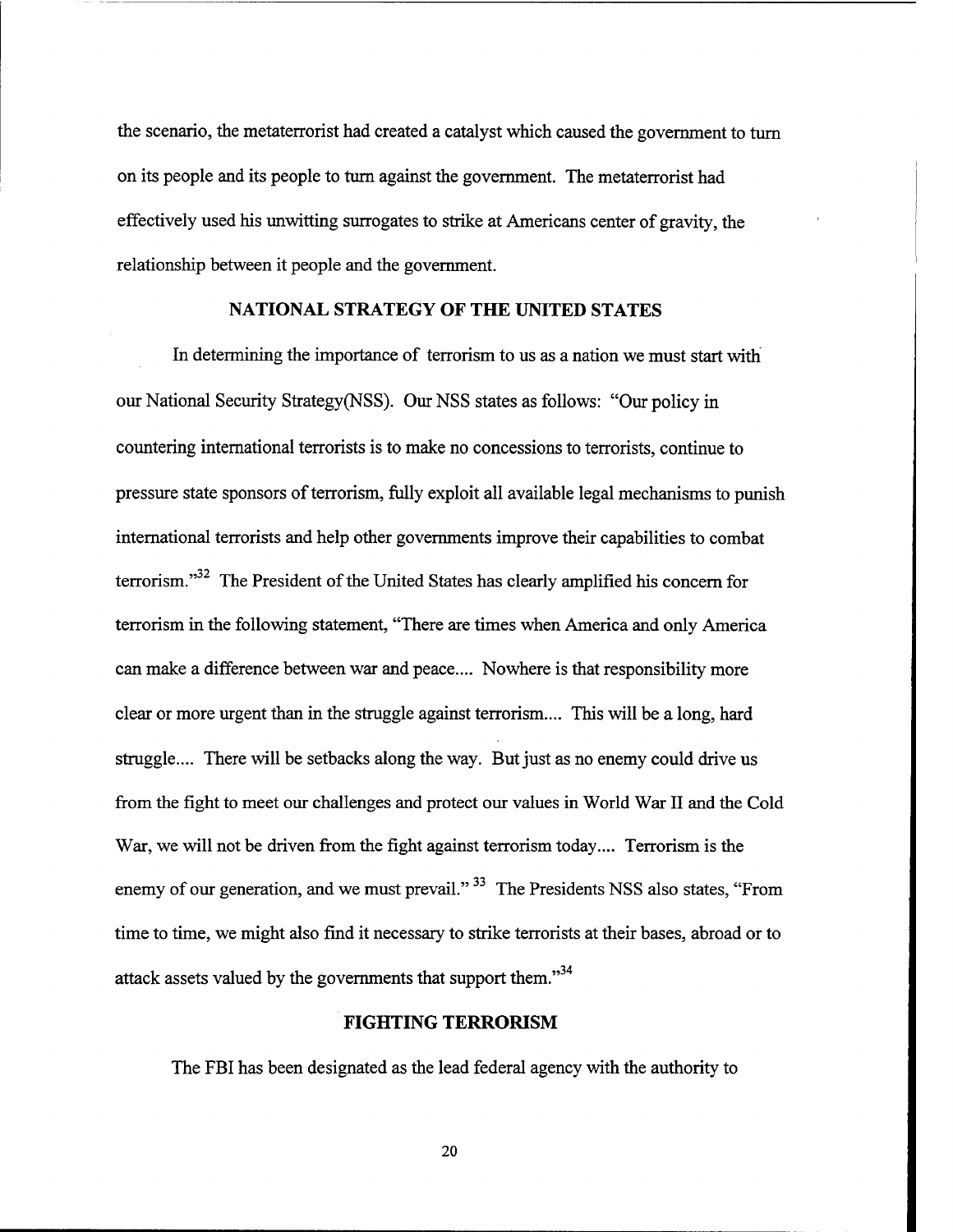investigate acts of terrorism in the U.S."<sup>35</sup> However, abroad it is the responsibility of the nation in which the incident occurred. If a hostage crisis occurs within the United States, the local municipality has responsibility for the situation if federal law has not been violated. The local municipality may however, request the assistance of the FBI if they feel the situation warrants FBI expertise. The local or state municipality must relinquish control to the FBI of the situation before the FBI can act. The FBI has the authority to intervene and assume control of any terrorist situation when a federal crime has been committed in the perpetration of the act. The Department of Defense(D0D) has responsibility at the direction of the National Command Authority (NCA) to conduct operations against terrorist entities or organizations outside of the U.S. and its territories. In turn the National Military Strategy states, "We will also act both unilaterally and in concert with security partners to fight international terrorism." $36$ 

#### **CONCLUSION**

This scenario though fictitious, is a likely occurrence in the future, if we do not take the necessary steps now to increase our security awareness concerning this new metaterrorist. If Americans, however, continue to wait until it comes to a neighborhood near them, then it might be too late. The unfortunate fact is that Americans are slow to react and when they do, they normally react well to the threat after it occurs and when it is not one of their own. If this occurs, it will change forever, our way of life in the United States as we know **it.** However, if a more proactive stance is taken now, then the chances of our citizens being victims of such acts will be minimized. This does not mean it will not occur, it simply means the success of the metaterrorist will be limited.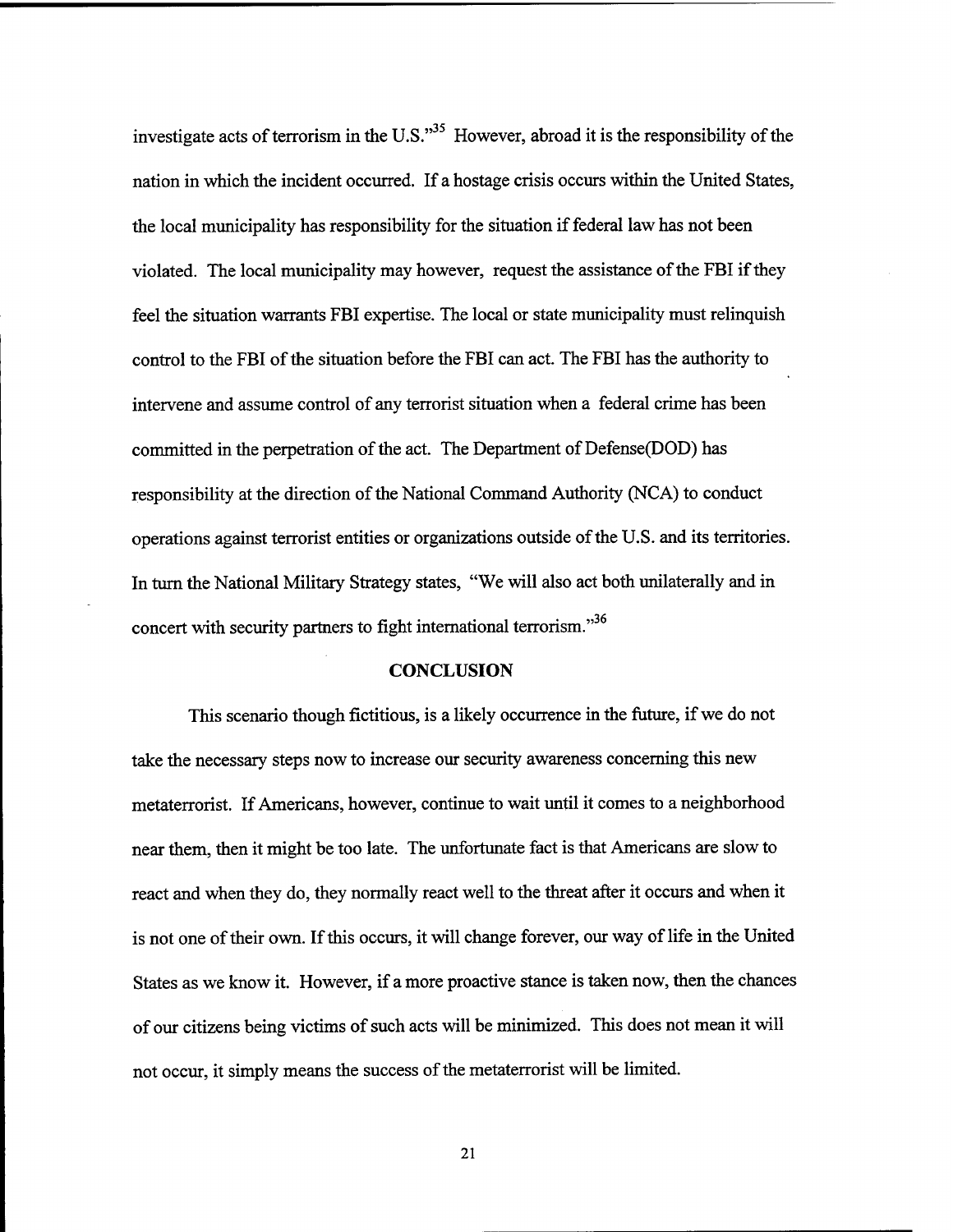#### **RECOMMENDATIONS**

The way Americans view this new threat needs to change, and the emerging metaterrorist needs to be considered a primary threat to the existence and the safety of the United States. If the United States government could do more to educate Americans about this new threat, then the threat would lessen. Further recommendations might include:

Changing the view of terrorism and classifying any terrorist act **as** an act of war against the United States. This would place the proper emphasis on this threat.

The President establishing a standing interagency task force to wage war against this threat.

Increased exercise of the emergency management and preparedness plans for such scenarios, exercised in computer models with the appropriate players to insure they can respond to the described metaterrorist actions.

**An** increase in hurnint capability in the United States as well **as** abroad. This should be coupled with infiltration's of extremist organizations as a matter of priority.

Plans for preemptive offensive action be taken against terrorist camps that have trained terrorist known to be involved in preparation for such described actions.

A study within DOD to look at anti-terrorist systems used by the British in Northern Ireland to better protect soldiers in the United States and abroad.

**An** offensive cyber-attack group imbedded in Special Operations Forces.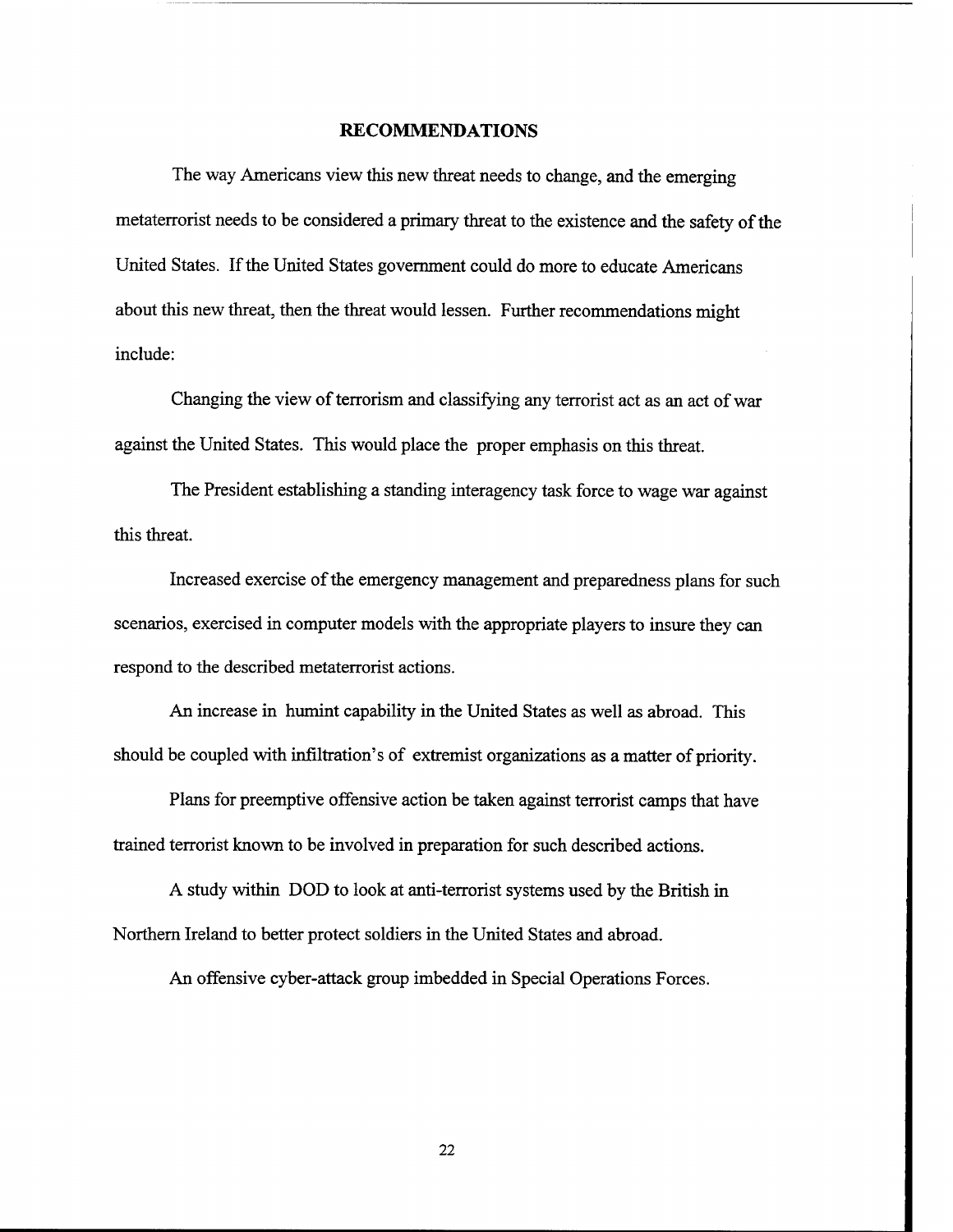The metaterrorist is the greatest threat in existence to America today; **and,** as the President amply stated, also constitutes the greatest threat to the continuity of our generation.

 $\bar{z}$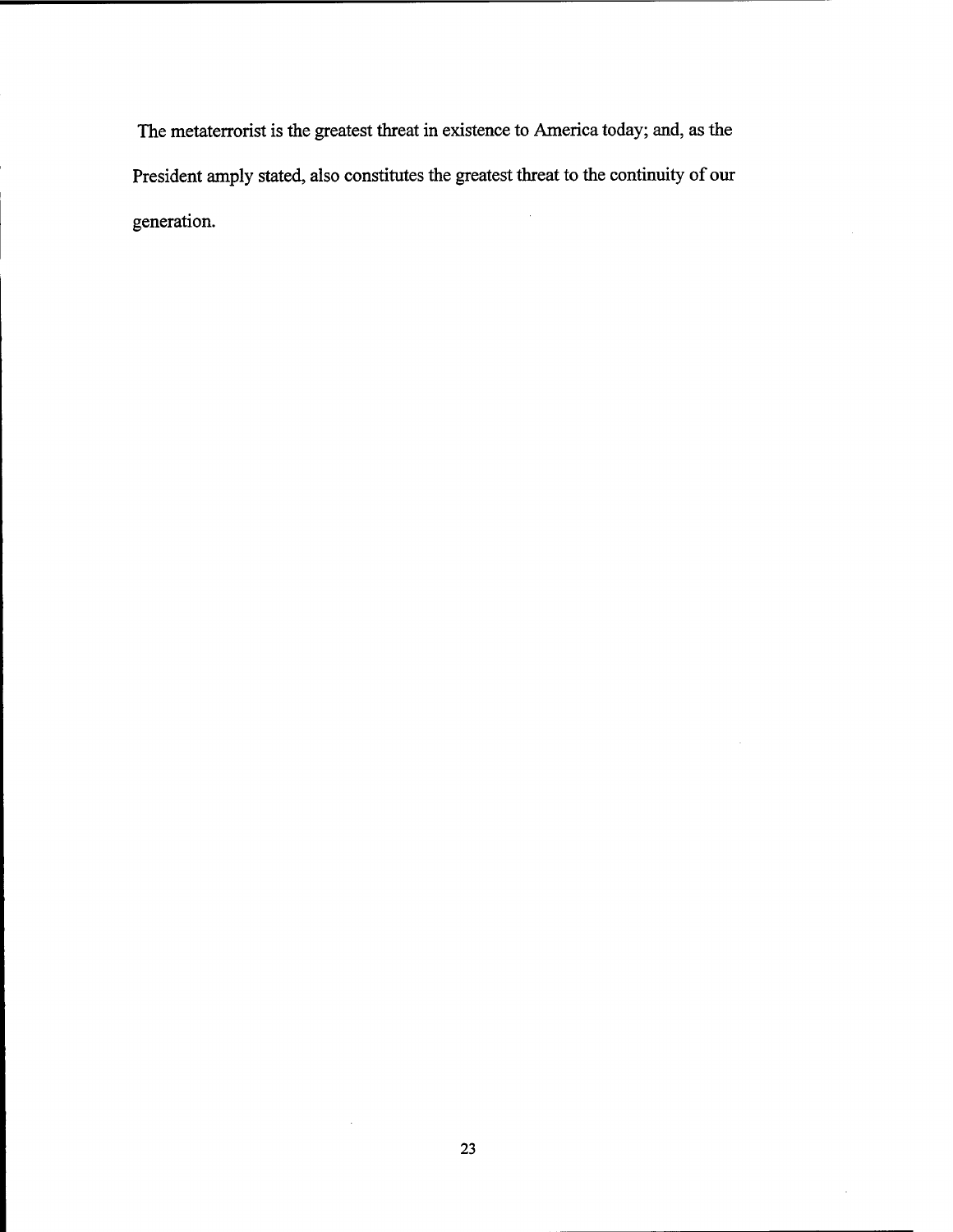## **ENDNOTES**

<sup>1</sup> Anthony H. Cordesman, Weapons of Mass Destruction in the Middle East. (London: Brassey's, 1991), 176.

<sup>2</sup> Department of State, "Patterns of Global Terrorism 1995", April 1996, Definition, Introduction p. vi.

 $3$  Ibid.

**<sup>4</sup>**Ibid.

Clark Staten, "Carlos Captured; Revolutionary Terrorist," 10 October 1994, <http://www.emergency.com/carlow-j.htm>., 01 November 1996.

 $6$  Ammar Abd Rabbo, "He just keeps on ticking," U.S. News & World Reports (21 February 1994): 55.

 $^{7}$ Emergency Response & Research Institute, "Hamas/Islamic Holy War Leaders," **<http:l/www.emergency.com/Terr-Ldr.htm>,** 01 November 1996.

Department of State, 47.

 $<sup>9</sup>$  Ibid., 5.</sup>

**<sup>10</sup>**Ibid., 45.

**<sup>11</sup>**Ibid., 9.

<sup>12</sup> Judith Palmer Harik, "Between Islam and the System: Sources and implications of Popular Support for Lebanon's Hizballah," The Journal of Conflict Resolution Vol. 40 No. 1, (March 1996): 46.

<sup>13</sup> Steve Macko, "Organized Terrorism; Movement for Islamic Change," 3 August 1996,<http://www.emergency.com/thrt0896.htm>, 01 November 1996.

**<sup>14</sup>**Ibid.

**lS** Ibid.

<sup>16</sup> ClarkStaten, "Japan-People no longer feel totally safe," August 1996, <http://www.emergency.com/wter0896.htm>., 01 Novermber 1996.

<sup>17</sup> Paul Fanning, "Terrorism: Past, Present, and Future," 05 August 1995, <http://www.acsp.uic. edu/oicj/pubs/cja/080501.htm>, 01 November 1996.

<sup>18</sup> "Alexy warns of Muslim political activity," Christan Century(1 November 1995): 1010.

**l9** Clark Staten, Op. cit., p. **3.** 

<sup>20</sup> Dave Parks, "Military tries to plug chem defense gaps," Birmingham (AL) News, 13 October 1996, p. 1.

<sup>21</sup> "Leader of gulf study linked to anthrax supply," Fayetteville(NC) Observer Times, 28 November 1996, p. 11A.

**22** Ibid., 4.

<sup>23</sup> General Accounting Office Report, Weapons of Mass Destruction, Reducing the Threat from the Former Soviet Union, (Washington, D.C., 1994), 11.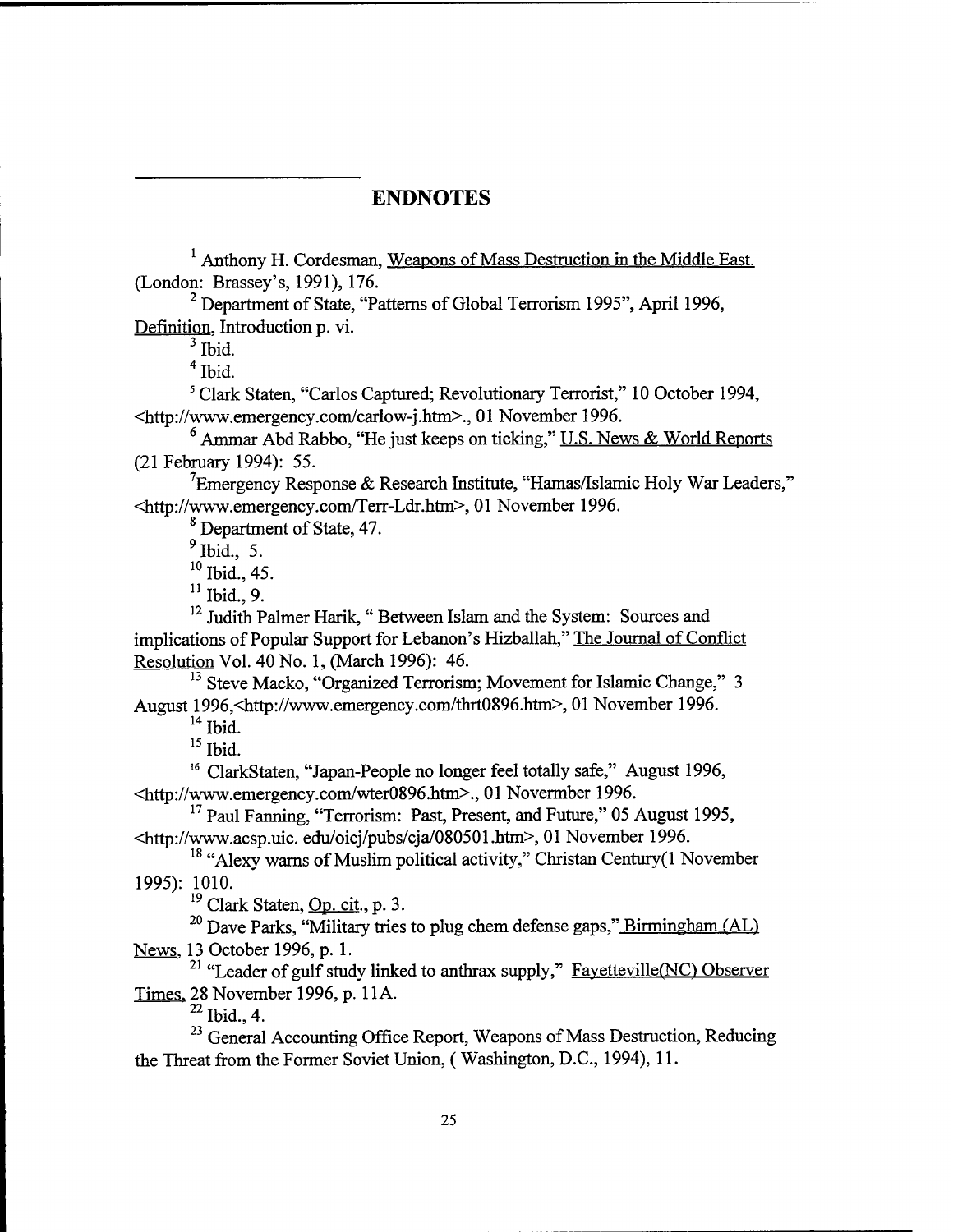<sup>24</sup> Nuclear Control Institute, "The Bomb-Grade Uranium Threat." **~http://www.nci.org/nci.heu.htm>.** 06 November 1 996.

 $^{25}$ Maureen Rouhi, "Government, Industry Efforts Yield Array of Tools to Combat Terrorism,"24 July 1995, <http://pubs.acs.org/horartcl/cenear/950724/arto2.html>.06 November 1996.

 $^{26}$  Ibid., 4.

 $^{27}$  Ibid., 7.

**<sup>28</sup>**Ibid., 8.

 $^{29}$  Ibid., 9-10

**<sup>30</sup>**Richard Allen, "Terrorism: Pragmatic International Deterrence and Cooperation," Institute for East-West Security Studies, Occasional Paper Series. No. 19, (December 1990) 47.

 $31$  Ibid.

<sup>32</sup> Office of the President of the United States, <u>A National Security Strategy of</u> Engagement and Enlargement, U.S. Government Printing Office, Washington, D.C., February, 1996, p. 15.

**<sup>33</sup>**Hany Summers, "Declaring War on Terrorism," **Army** Times, 26 August 1996, p. 54.

<sup>34</sup> Office of the President, A National Security Strategy, 15.<br><sup>35</sup> Bruce Hoffman and Kevin J. Riley, Domestic Terrorism: A National

Assessment of State and Local Preparedness.(Santa Monica: Rand Distribution Services., 1995), 16.

<sup>36</sup> Joint Chiefs of Staff, National Military Strategy of the United States of America. 1995, (Washington: U. S. Department of Defense, 1995), 9.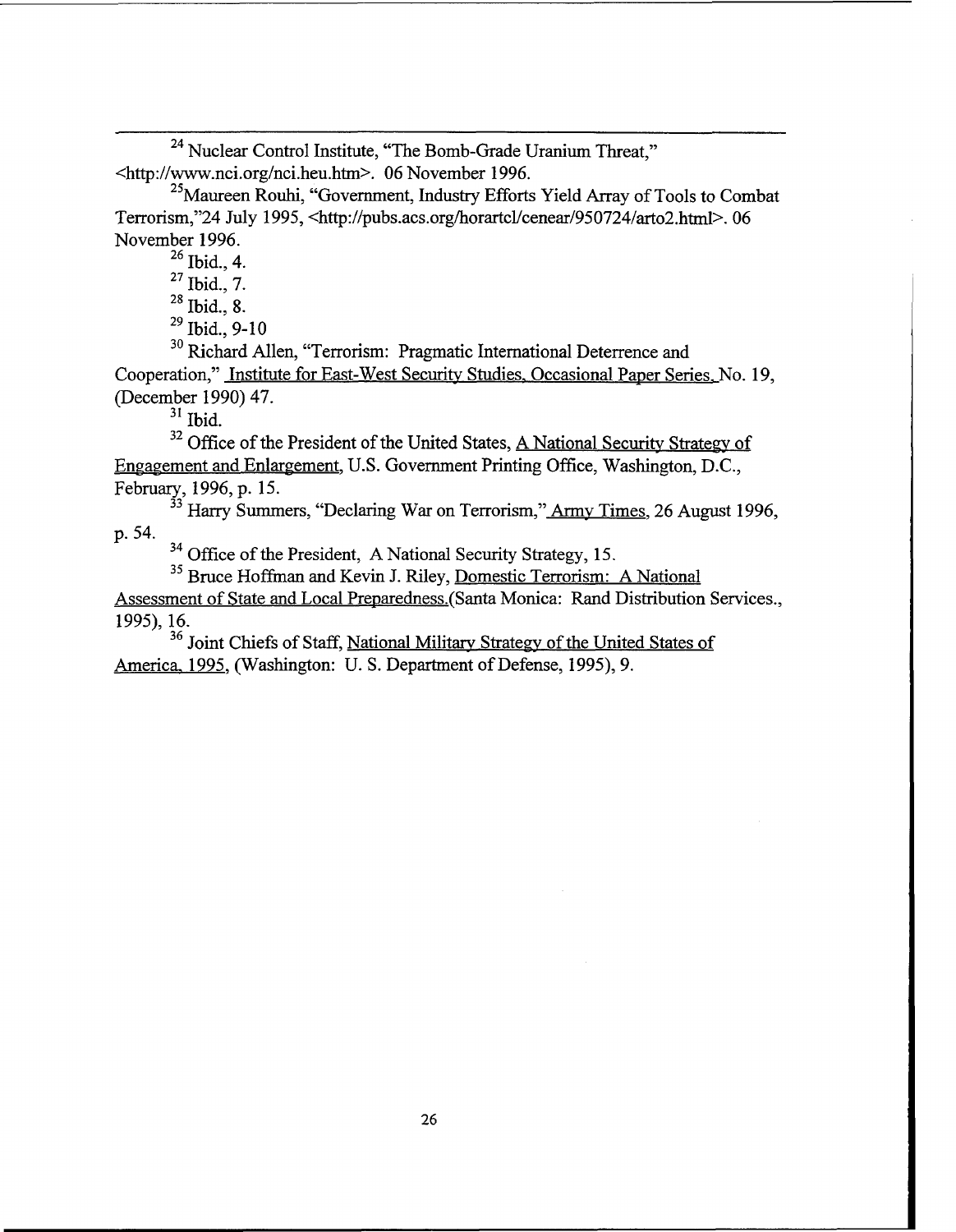## **BIBLIOGRAPHY**

. "Alexy warns of Muslim political activity." Christian Century (1 November 1995): 1010.

- Allen, Richard. "Terrorism Pragmatic International Deterrence and Cooperation," Institute for East-West Security Studies, Occassional Paper Series. No. 19, 1990.
- Cordesman, Anthony H. Weapons of Mass Destruction in the Middle **East.** London: Brassey's, 1991.
- Emergency Response & Research Institute. "Hamas/Islamic Holy War Leader." **<http://www.emergency.com/Terr-Ldr.htm>.** 0 1 November 1996.
- Fanning, Paul. "Terrorism: Past, Present, and Future." 05 August 1995. **<http://www.acsp.uic.edu~oicj/pubs/cja~080501** .htrn>. 01 November 1996.
- **Harik,** Judith Palmer. "Between Islam and the System: Sources and implications of Popular Support for Lebanon's Hizballah." The Journal of Conflict Resolution, Vol. 40, No. 1 (March 1996): 46.
- Hoffman, Bruce and Kevin J. Riley. Domestic Terrorism: **A** National Assessement of State and Local Preparedness. Santa Monica: Rand Distribution Services., 1995.

Jackson, Bill. "Leader of gulf study linked to anthrax supply." Favetteville(NC) Observer Times, 28 November 1996, p. 11A.

- Macko, Steve. "Organized Terrorism; Movement for Islamic Change." 3 August 1996. <http://www.emergency.comlcarlos-j .htm>. 01 November 1996.
- Nuclear Control Institute. "The Bomb-Grade Uranium Threat." <http://www.nci.org/nci.heu.htm>. 06 November 1996.
- Parks, Dave. "Military tries to plug chem defense gaps." Birmingham (AL) News, 13 October 1996, p. 1.
- Rabbo, **Arnrnar** Abd. "He just keeps on ticking." U.S. News & World Reports (21 February 1994): 55.